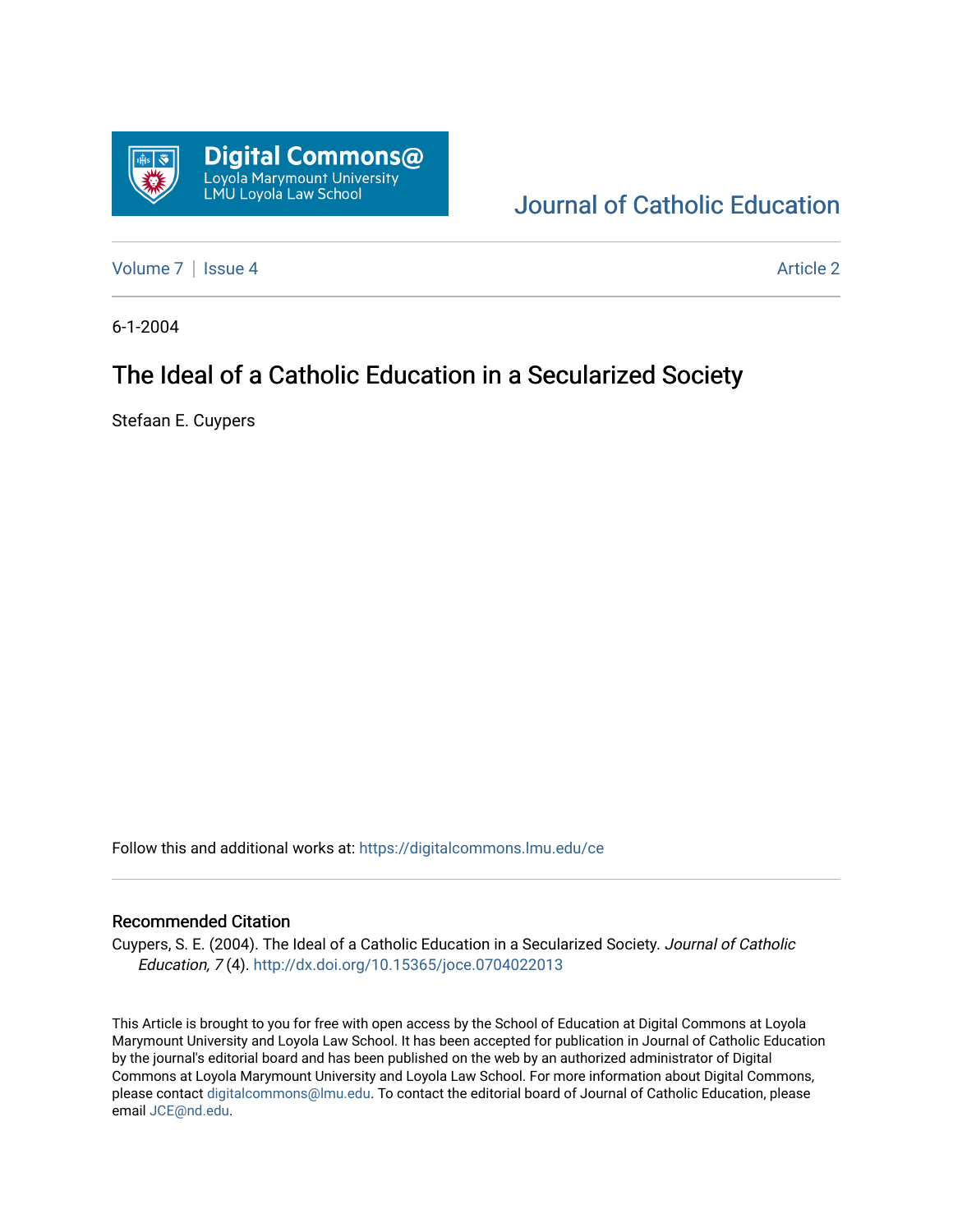## **ARTICLE**

# **THE IDEAL OF A CATHOLIC EDUCATION IN A SECULARIZED SOCIETY**

STEFAAN E. CUYPERS

*Catholic University of Leuven (Belgium)*

*This paper argues that the progressive, revisionist reaction within Catholic education and schooling, as well as within Catholicism at large, to the challenge of modernity is a mistake. In view of modernity's malaises, it advocates instead the affirmation or reaffirmation of the ideal of traditional Catholicism as the only authentic response for Catholics to modern progress. In order to justify the distinctiveness of a traditional Catholic identity and educational project, the paper offers an outline of a distinctively Thomistic educational philosophy. Its defense of the (re)affirmation of the ideal of traditional Catholic education and schooling in secularized society is neither ultra-conservative nor romantic.*

# **INTRODUCTION**

 $\bigcap$  atholic parents and teachers have enormous difficulties in upholding and maintaining a Catholic education in today's enlightened, secularized, industrialized, consumer society. The mission of Catholic education is in competition with other religious and non-religious educational projects for the preservation of its age-old venerable position within a modern multicultural and pluralist society. The aspiration of Catholic schooling to educate the whole person in light of an all-embracing worldview based on divine revelation is challenged by secular and liberal ideology in contemporary Western democracy. The Catholic Church in Western Europe presently faces a decline in the number of people practicing and a disintegration of long-standing ecclesiastical structures and hierarchies. So in their endeavor to safeguard Catholic truths, values, and observances, parents and teachers loyal to Catholicism are swimming against the tide of the modern *Zeitgeist*.

One widespread reaction within Catholicism itself to these and related difficulties lies in the attempt to adapt Catholic doctrine as well as ritual to the demands of modernity and, consequently, to revise traditional Catholic education and schooling accordingly. This paper will argue, however, that this progressive reaction to the challenge of modernity is a mistake. In view of modernity's malaises, such as individualism and hedonism, it will advocate the (re)affirmation of the ideal of traditional Catholicism as the only authentic response for Catholics to modern progress. Catholic educators and schools

*Catholic Education: A Journal of Inquiry and Practice,* Vol. 7, No. 4, June 2004, 426-445 © 2004 *Catholic Education: A Journal of Inquiry and Practice*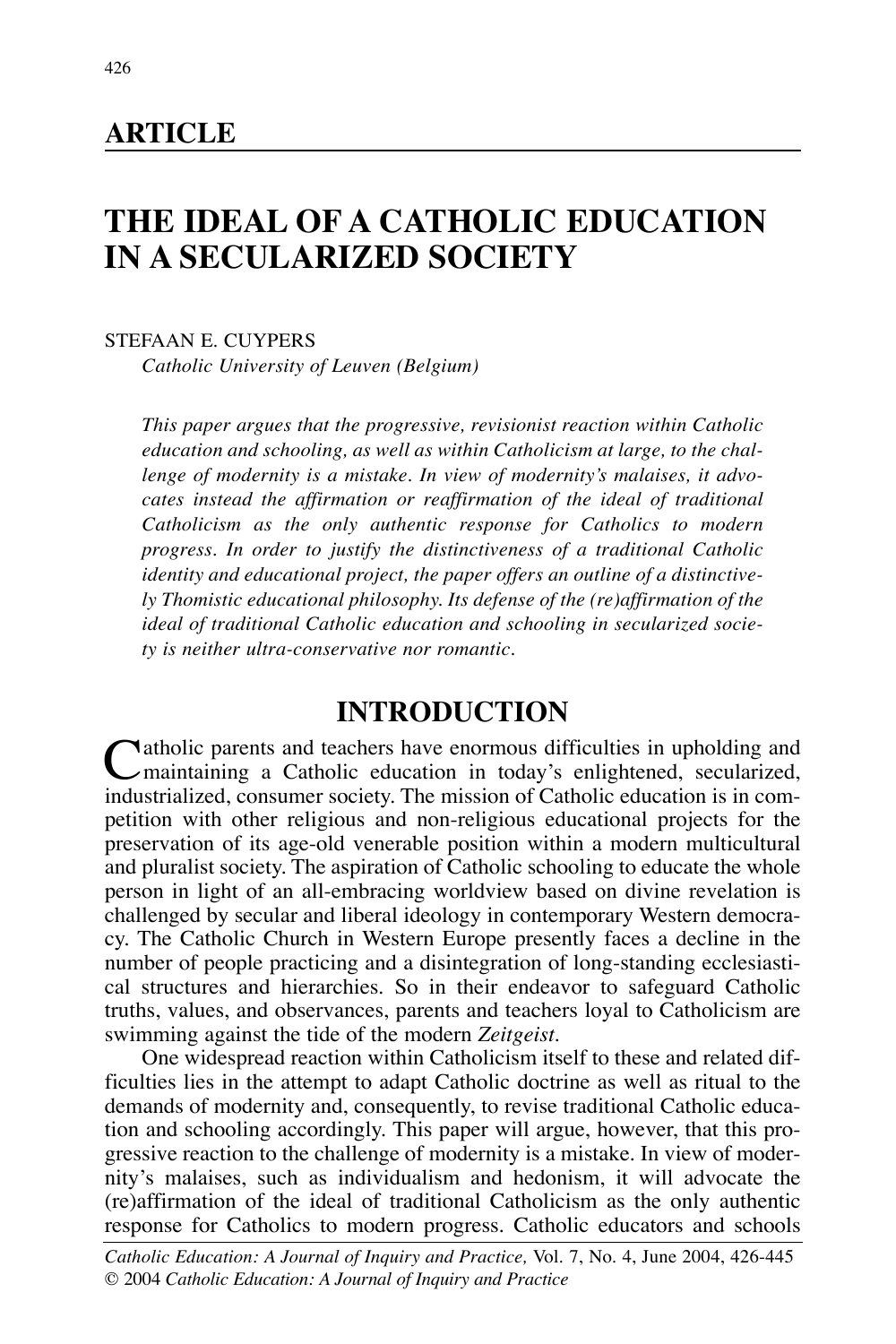should, correspondingly, hold fast to the distinctiveness of their traditional Catholic identity, of which an account will be offered by outlining a distinctively Thomistic educational philosophy. As a final point, the paper will explain why its plea for the (re)affirmation of the ideal of traditional Catholic education in the upbringing of youngsters in modern secularized society is neither ultra-conservative nor romantic. Although the topic dealt with here will primarily be of concern to Catholics, the discussion may also engage other Christian and non-Christian believers as well as non-believers, given the general interest taken in the problem of modernity (or, for that matter, post-modernity) and its possible solutions in the contemporary debate on meaning and value-constitution.

# **ENLIGHTENED MODERNITY AND PROGRESSIVE CATHOLICISM**

The vast majority of Western Europeans living today accept the claim that Catholic education is orthogonal to the modern mind. This claim can, of course, be generalized to include other types of Christian (e.g., Protestant) and non-Christian (e.g., Judaic) education as well. This paper will focus primarily on Catholic education. Traditional religious education and monotheistic religion as such are considered to be unsuited to modernity because they are opposed to the enlightenment ideals that characterize the modern world. In addition, it is claimed that the modern, enlightened mentality is cause as well as effect of the process of secularization. Western culture has undergone a gradual process of secularization over the last 200 years or more. That is to say, religion gradually lost its influence in the realm of Western science and technology, economics, and socio-politics, as well as in the public and even in the private life of Western Europeans. As a general theory, secularization is best understood as a special application of the conception of history as a grand story of the progressive development of human culture (Graham, 1992).

Such a progressive conception is, of course, the kernel of the Hegelian philosophy of history. The dialectic historical process is progressive and finally culminates in the rationalization of Christianity into philosophy. As Feuerbach, Marx, and Comte subsequently argued, such a rational replacement of Christianity – giving a rational form to the truths embodied but obscured within Christianity – in the end entails its elimination. Against the background of this Hegelian conception of history, secularization is thought to be not only inevitable but also desirable. In what follows, the discussion will be limited to the *normative* theory of secularization (i.e., secularism), which holds that the decline of Christianity is highly valuable because belief in the traditional God of theism and other supernatural beliefs (in, for example, miracles and immortality) are ingredients of the unenlightened mind of the Dark Ages. Such a normative theory may be held irrespective of accepting the descriptive claim that the historical process inevitably or, for that matter, contingently moves toward religious decline or, conversely, toward religious revival. As a descriptive claim, the fact of secularization is at present certainly not a global truth. In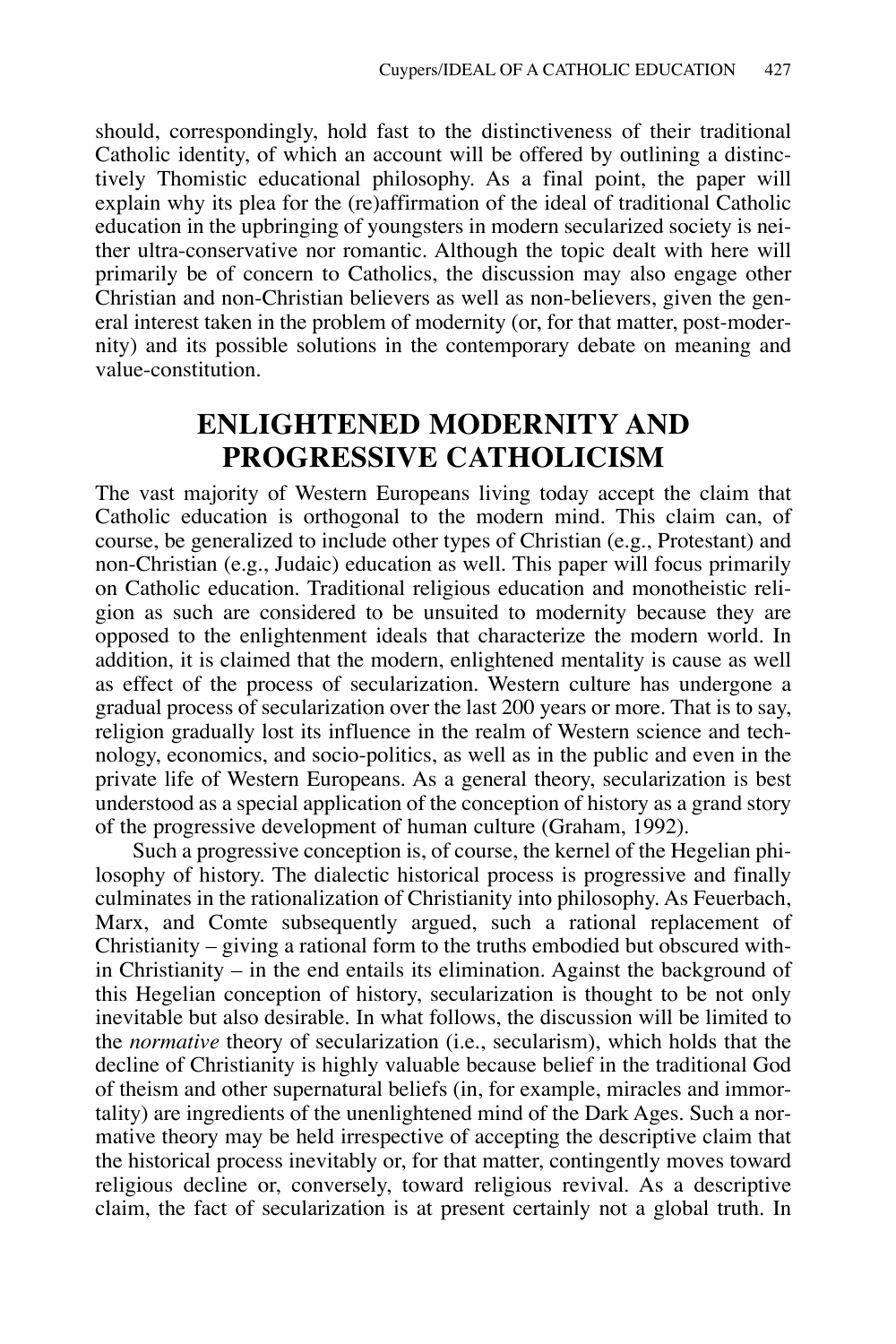light of flourishing Christianity in Eastern Europe, the United States, and especially the Third World (for example, in African countries), secularization is only locally true; namely, true in Western Europe. Particularly with regard to the situation in the U.S. one can even speak about the success story of Catholic education and schooling (Bryk, Lee, & Holland, 1993).

In their defense of the desirability of secularization, those in favor of secularism point to the bloody history and the oppressive ecclesiastical institutions of Christianity. Anti-semitism, the Inquisition, the religious wars, persecutions during the Reformation and other cruel forms of intolerance are considered as crimes against humanity committed in the name of the Christian God. According to the secularists, Christianity is not only responsible for physical pain and death, but also for mental and moral evils. A divine-law conception of ethics conducive to a guilt-ridden form of life stood in the way of mankind's emancipation and autonomy. Moreover, apart from its destructive impact on the flesh and the "heart," Christianity forbids persons to use their head. Faith deprives a person of his capacity for critical reflection. Particularly in the Catholic tradition, a person's capacity to accept unquestioned dogmas and infallible dictates is praised as virtuous. Such dogmatically narrow-mindedness of religious people sharply contrasts with the modern, enlightened mentality. This antagonism becomes especially transparent in an educational context:

The anti-intellectualism inherent in religion is perhaps the strongest evidence of its opposition to enlightenment, and to many people it demonstrates a deep antithesis between religious belief and the fundamental requirements of a modern education. For the aim of education as we generally understand it is the inculcation of a spirit of critical questioning on the one hand, and on the other the provision of means by which self-generated answers may be discovered, while religion requires subscription to dogma and submission to religious authorities whether ecclesiastical or Scriptural. (Graham, 1992, p. 192)

As a Christian and in particular as a Catholic, one could, in response, show that this defense of secularism is based on a highly selective reading of the facts by pointing at, among other things, Catholic (and other Christian) hospitals and health care, Catholicism's plea for the common good and its joyful and jubilant view of the meaning of life and death, the creation of Catholic universities, and a rich Catholic intellectual tradition. Although any defense of secularism is probably selective, and notwithstanding the Catholic Church's recent recognition of its "faults of the past" (Catholic Church's International Theological Commission, 2000), progressive Catholics (as well as other progressive Christians) share with the secularists both the belief in an inherent tension between traditional religion and religious education on the one hand and enlightened modernity on the other, and the belief in the desirability of modern progress. The reaction of progressive Catholicism to the challenge of modernity – the allegedly scientific, technical, and economic as well as psychological and moral progress – consists then in trying to accommodate the enlightened, modern mind within the bounds of religion. Of course, this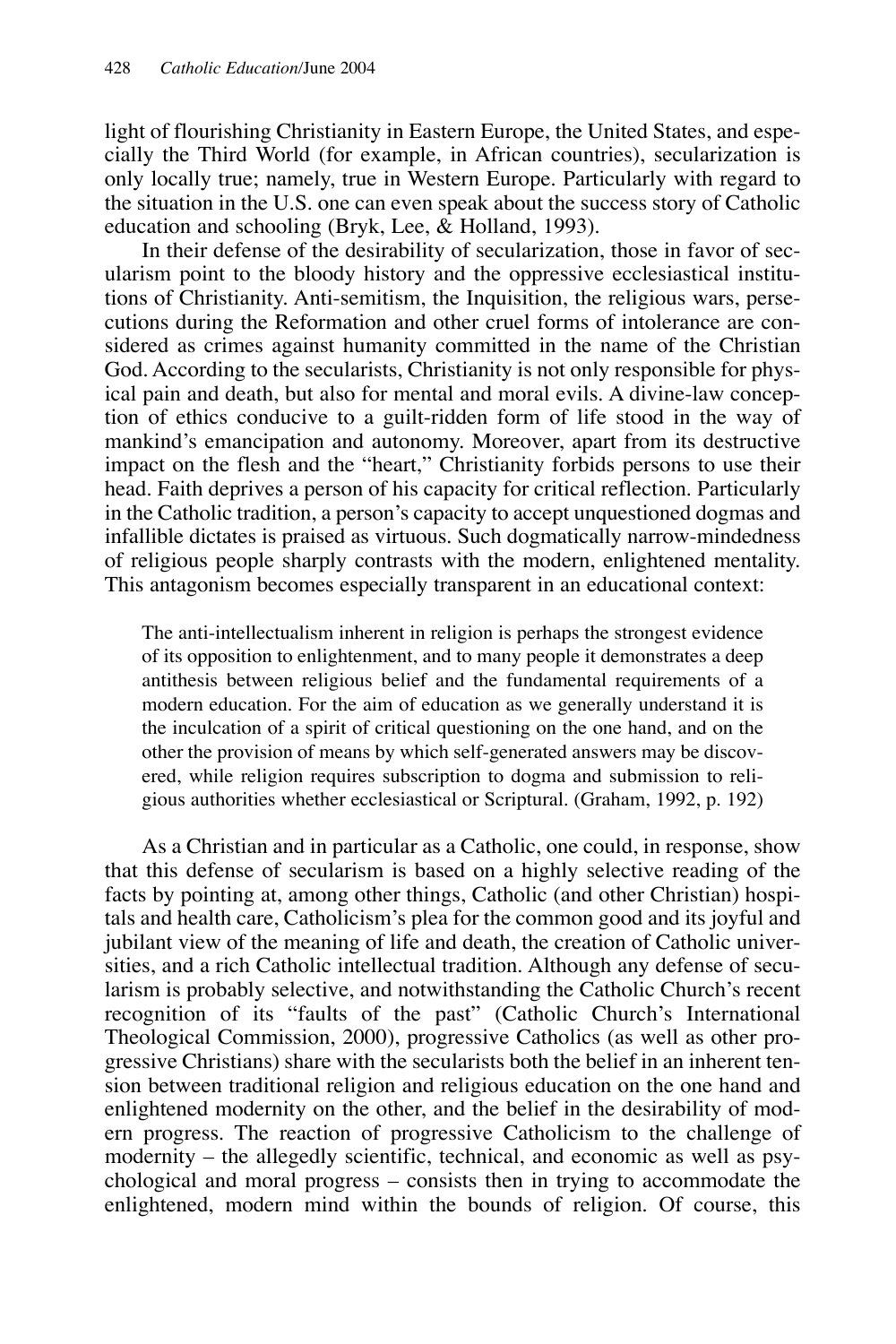requires rewriting dogmatic theology and refurbishing sacramental ceremony in such a manner as to preserve the spirit of the Bible in a version that would not be offensive to the enlightened, modern mind. So progressive Catholicism does not resist modernity but, quite the reverse, positively evaluates the present modern condition of man and, accordingly, attempts to adapt itself to it by modernizing religion, as well as religious education and schooling.

Like progressive Catholics, ultra-conservative Catholics share with secularists the belief that traditional religion is unsuited to enlightened modernity. But unlike progressive Catholics, they negatively evaluate the current situation and, consequently, they do resist modernity. The ultra-conservative reaction consists then in renouncing the modern world and retreating into the fortified citadel of orthodoxy and its associated formal ritual. The terms progressive and ultra-conservative Catholics are used ideal-typically, that is to say, they are constructed as Weberian ideal-types for theoretical purposes. Although idealized, aspects of Edward Schillebeeckx's theological position, for example, are progressive whereas aspects of Opus Dei are ultra-conservative. Although not Catholic, the best example of the closest approximation of the ideal-type of Christian progressivism is Cupitt (1980). In what follows, revisionism is synonymous with progressivism. One of the best examples at the other extreme is the Society of St. Pius X, founded by Archbishop Lefebvre. In this paper ultraconservatism emphatically does not mean the same as traditional Catholicism, since ultra-conservative Catholicism involves a perverted use of the Catholic tradition. The crucial difference between ultra-conservative and traditional Catholicism will be clarified further.

By using the progressive/ultra-conservative contrast, we want to identify an important real opposition between two radically different tendencies in contemporary Catholicism, not only in the theory of the clergy and theologians, but also in the practice of lay people. Although set up as Weberian ideal-types for theoretical purposes, the split between a left progressive and a right ultraconservative wing represents an actual polarization within the Catholic Church of today (Sullivan, 2001). Ultra-conservative groups underscore fidelity, continuity, obedience, and in general a distinctive or exclusive attitude toward modernity, whereas progressive ones emphasize creativity, innovation, liberty, and in general an inclusive or open attitude toward secular culture. Both groups effectively contribute to a damaging polarization within the Catholic Church. Needless to say that the concrete situation of the Church at present is much more complex and subtle than this rough theoretical antithesis of extremes captures. Of course, there are more balanced or healthy forms of conservatism as well as of progressivism possible, which could conceivably be brought under a common denominator to establish a viable center. Indeed, the main purpose of this article is to warn against extremism in the Catholic response to the challenge of modernity and, correspondingly, to argue for an authentic traditional Catholicism as the *via media* between the progressive and ultra-conservative distortions. However, to clearly bring out the issue and to make our point, it is theoretically legitimate to start from a sharp ideal-typical contrast, even if it involves a somewhat crude caricature of both terms.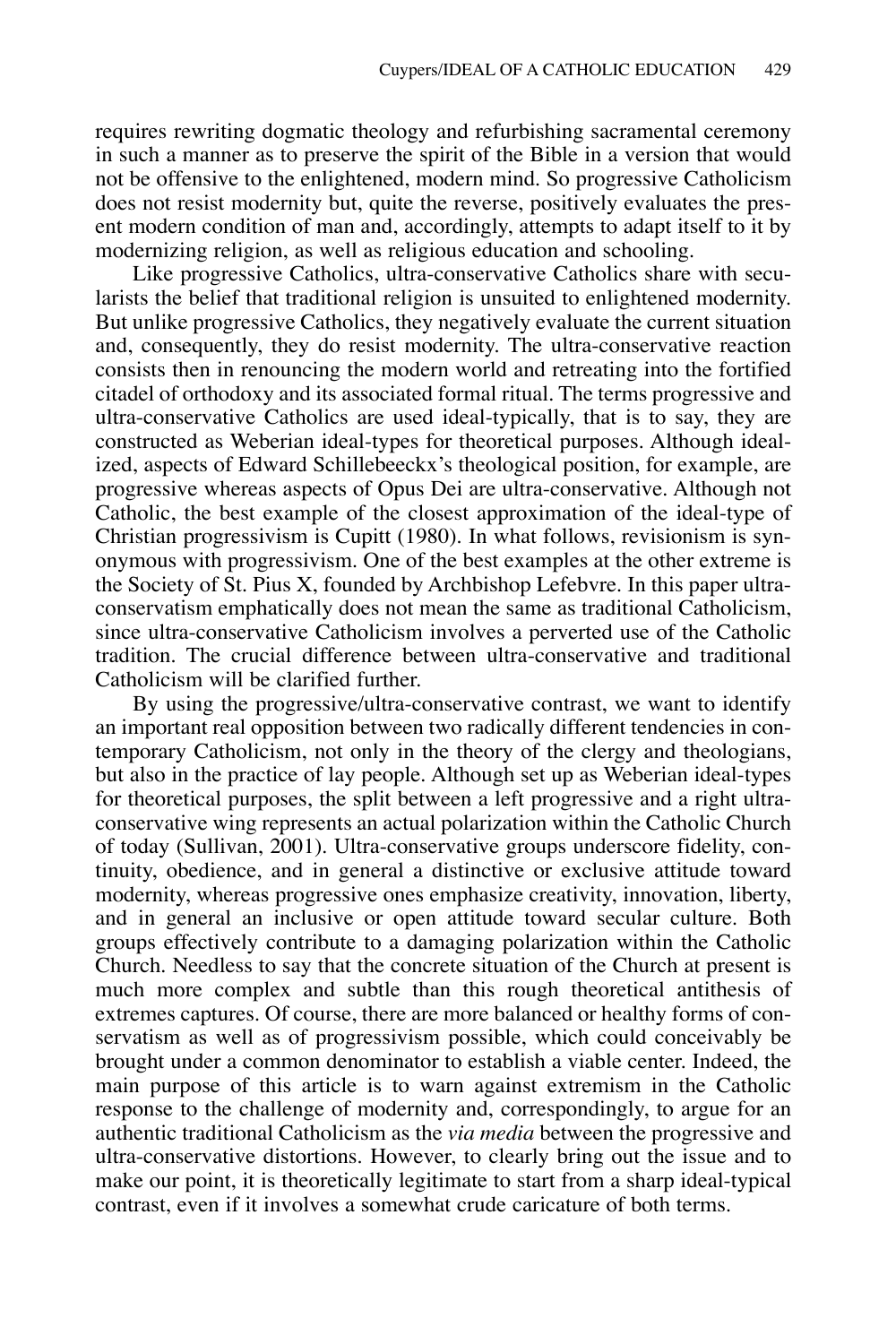According to progressive revisionism, the very project of demythologizing the Scriptures and modernizing the ceremonies and observances is justified on the basis of the self-conception of the post-Vatican II Catholic Church itself. Progressive Catholics hold the view that:

after the Second Vatican Council the Church underwent a radical and irreversible change in its self-conception…instead of regarding itself as an autocratic structure primarily concerned with preserving Tridentine orthodoxy through authoritative teaching and priest-administered sacraments, the Church now knows itself to be a community of equals moving uncertainly as a pilgrim body toward a more just social order. (Haldane, 1996a, p. 129)

Revisionists claim that the Church itself has undergone a transformation from a mystic body based on a heavenly, transcendent message to an institution founded on a worldly, moral, and social philosophy. Instead of being a divine vehicle of transcendent truths and values, the Church has become the promoter of an inspirational ideology to realize more social justice in an ecumenical and multicultural world. The hallmark of this transformation is the substitution of a substantive definition of religion for a functional one. As a replacement for defining religion as the belief in a transcendent God, revisionists define religion in terms of its role in society, (i.e., the function which religion has in binding together (*religare*) the members of a community into one coherent whole). Apart from its moral and social functions, religion also plays a psychological role in that it offers a way to cope with the ultimate problems of life, such as frustration, suffering, and death. Progressive revisionism ultimately reduces religion to its mundane functional roles.

However, there are reasons to doubt that the Church in fact underwent a significant change in its self-conception after Vatican II apart from some superficial stylistic changes. Arguably, the ante-Vatican II period and the post-Vatican II period in the history of the Church are directly continuous with each other because the Church has been and still is committed to the same core of unchanging truths and objective values. Pope John Paul II's recent encyclicals, *Veritatis Splendor* (1993) and *Fides et Ratio* (1998), amply testify to such an unbroken continuity in essential doctrinal teaching. We are in agreement with Haldane when he says that:

one problem in maintaining the revisionist view is that it seems to be at odds with that presented by Pope John Paul II and by Cardinal Ratzinger, the Prefect of the Sacred Congregation for the Doctrine of the Faith, both of whom have been concerned to combat what they regard as serious lapses from authentic Catholic teaching. Given some perspectives, to find oneself in disagreement with the occupants of these offices is to have reason to presume that one is in error. (1996a, pp. 129-130)

As a consequence, the progressive reaction of revisionist Catholicism to enlightened modernity is a mistake because it conflicts with the essentials of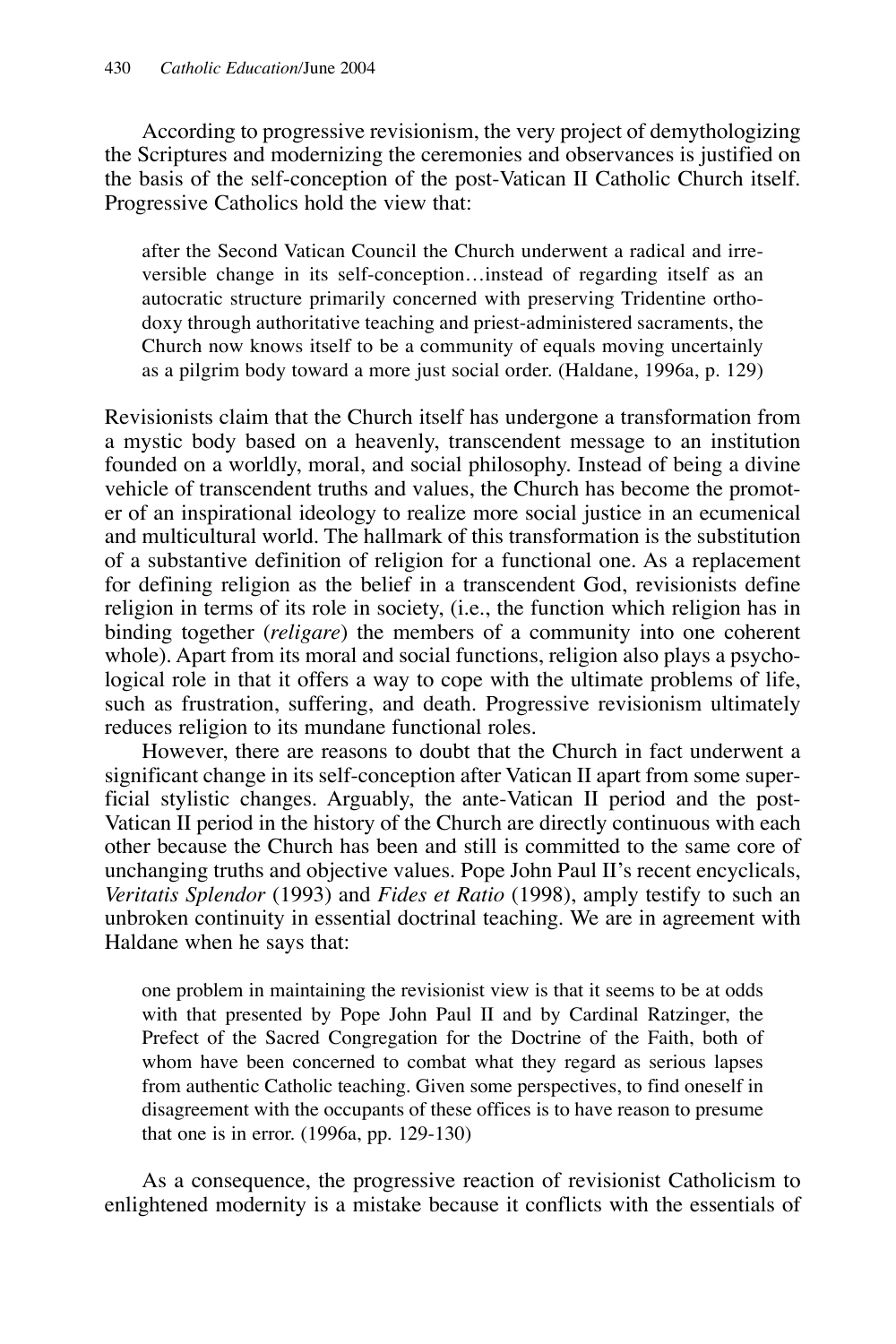the faith as propagated and affirmed with authority by the Church's Apostolic magisterium. Of course, this quick way to condemn progressive Catholicism will be considered as reactionary and question begging from the revisionist perspective. Although this quick way is, given some perspectives, the best way to resolve the dispute, we will additionally set up a longer argument against progressive Catholicism, and in favor of traditional Catholicism (not to be confused with ultra-conservative Catholicism), starting from the malaises of modernity as its first premise. In place of uncritically accepting the belief in the "goods" of modern progress, as progressive Catholics do, and subsequently revising one's own identity, we will suggest that the proper reaction to enlightened modernity consists in being critical of the present modern condition of man and, in view of such a critique, (re)affirming one's identity as a traditional Catholic.

## **THE MALAISES OF MODERNITY**

The process of secularization and modernization at large in Western Europe since the 17th century has not unambiguously been a process of progressive development. For all the goods it may have produced, modernity also has its shadow and even dark side. Modern individuals have lost something important in comparison with their pre-modern counterparts, namely a significant sacred cosmic and social order in which all creatures had their proper place and by which existential meaning was conferred upon the life and death of man. The paradigm of such a hierarchical, meaning-bestowing order is, needless to say, the Catholic onto-theological worldview of the medieval ages. The decline of this worldview under the impact of modern science and technology has caused the disenchantment of the world. Such a loss of meaning and purpose is connected with what Taylor (1991, p. 1) calls "the malaises of modernity." On the list of these evils of modern progress one can find the following items:

- individualism (self-interest)
- instrumentalism
- consumerism
- materialism
- hedonism

The combination of individualism and instrumentalism in the public domain has given rise to the contemporary pluralistic liberal democratic Western society and its attendant capitalism. Modern value-pluralism and procedural politics make a shared overall view of life as a whole and a substantial theory of the good impossible. The law of the free market not only deprives labor of its inherent qualities, but also institutes economic inequality and social injustice by preserving and even widening the gap between rich and poor, above all between the Western world and the Third World. Now the lack of spiritual and moral aspiration in the public domain and the relegation of questions of value and the good to the private domain, de facto imply that the prevailing vision of human life which is conveyed in modern society is that of the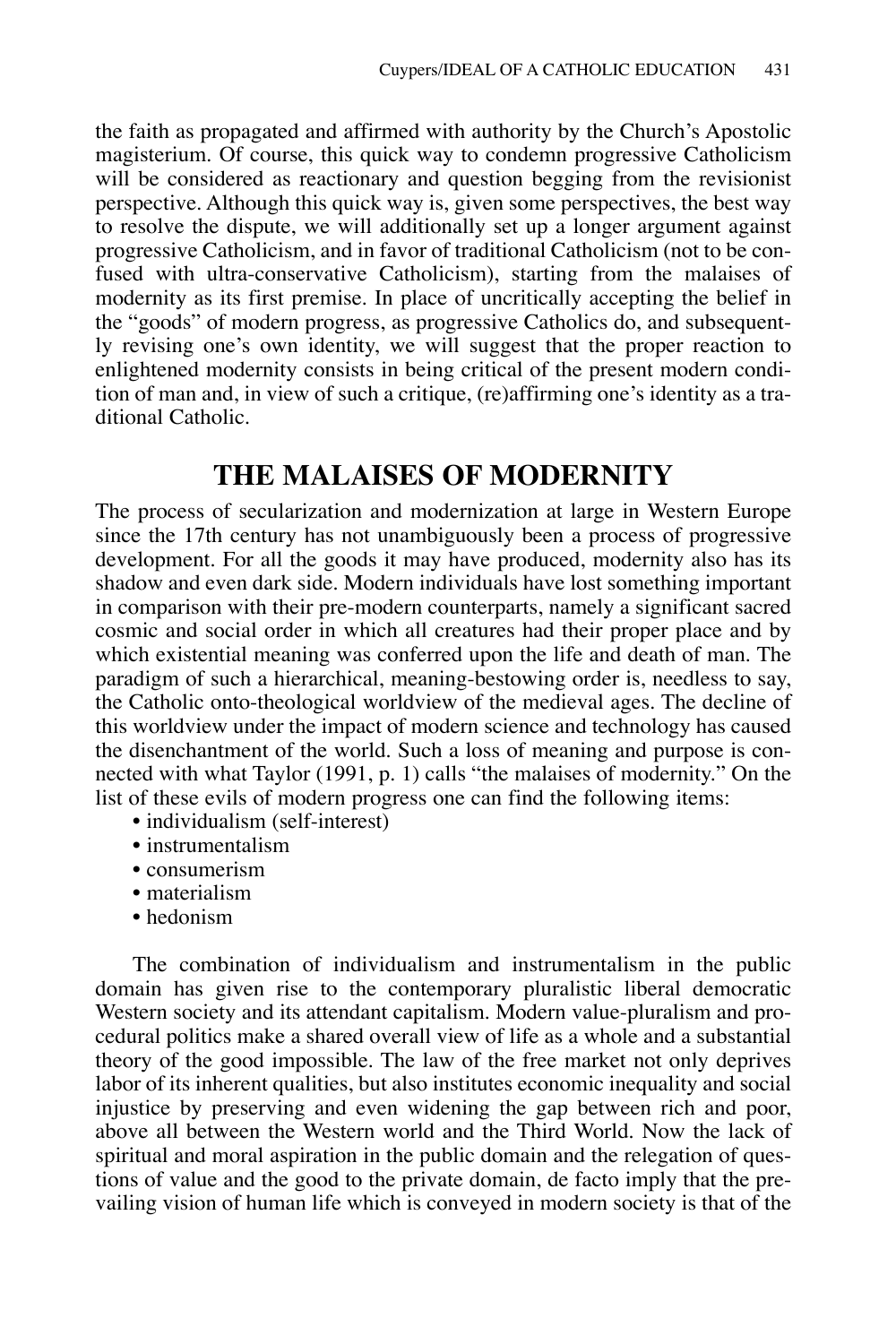*homo economicus* (MacIntyre, 1995). What constitutes success in life becomes a matter of the successful acquisition of consumer goods. Not only the drive to have more and more material possessions, but also the hedonist indulgence in food and luxury, are thereby advertised as central virtues. It is not exaggerated to diagnose the current predicament of man in Western industrialized, consumer-society as one of physical and psychological debilitation and corruption, in combination with spiritual and moral emptiness. Major symptoms of this modern quandary are a generalized form of unhappiness and the absence in most people's life of "something to live for" (Singer, 1997).

In his complex and nuanced lecture *A Catholic Modernity?* Taylor (1999) offers a diagnosis of the nature and the value of modernity which is more optimistic. For example, he sees in modern secularist movements such as Amnesty International and Médecins sans Frontières authentic developments of the gospel. In line with his Hegelian optimism, Taylor interprets "this colossal extension of a gospel ethic to a universal solidarity" (1999, p. 30) as the necessary synthesis of, on the one hand, the thesis of the established Christian religion in the *ancien régime* and, on the other, the anti-thesis of the enlightened secular humanism of, for example, Voltaire. Although "some facets of modernity: the espousal of universal and unconditional rights, the affirmation of life, universal justice and benevolence" (p. 35) might be interpreted as "the most valuable gains of modernity"  $(p. 30)$ , we conjecture that it makes more sense to identify the overall *Zeitgeist* of modern society and culture as one of decadence, symptoms of which are the primacy of self-interest, the hegemony of instrumental reason and ubiquitous consumerist and hedonist materialism. These real evils overshadow the possible gains of modernity. Be that as it may, however, Taylor's analysis is somewhat marginal to the focus of this paper, since he does not address the question of a distinctively Catholic attitude toward modernity as contrasted with an ecumenically Christian one. Moreover, despite the title of his lecture, Taylor analyzes not so much Catholic or even religious attitudes as general ethical ones.

In light of modernity's malaises one is amply justified to be critical of secularism. If modern progress brings in its wake such evils as the ones listed, then it is, as a consequence, far from clear why one should even try to adapt traditional religion and religious education to the enlightened, modern mind. We recommend, therefore, that progressive Catholics should pause and reconsider their revisionist endeavors. Instead of revising traditional Catholicism, one should affirm or reaffirm it. Such a (re)affirmation of one's identity as a traditional Catholic is fully continuous with the given critique of the present modern condition of man and entirely plausible against the background of modernity's spiritual and moral emptiness.

Note that we do not claim that the (re)affirmation of traditional Catholicism is the only possible reaction to the malaises of modernity. Here we are not arguing for a worldwide conversion to Catholicism on the basis of modernity's malaises. However, although there are non-religious as well as other religious reactions possible, we do claim that the (re)affirmation of traditional Catholicism in view of modernity's evils is the only authentic option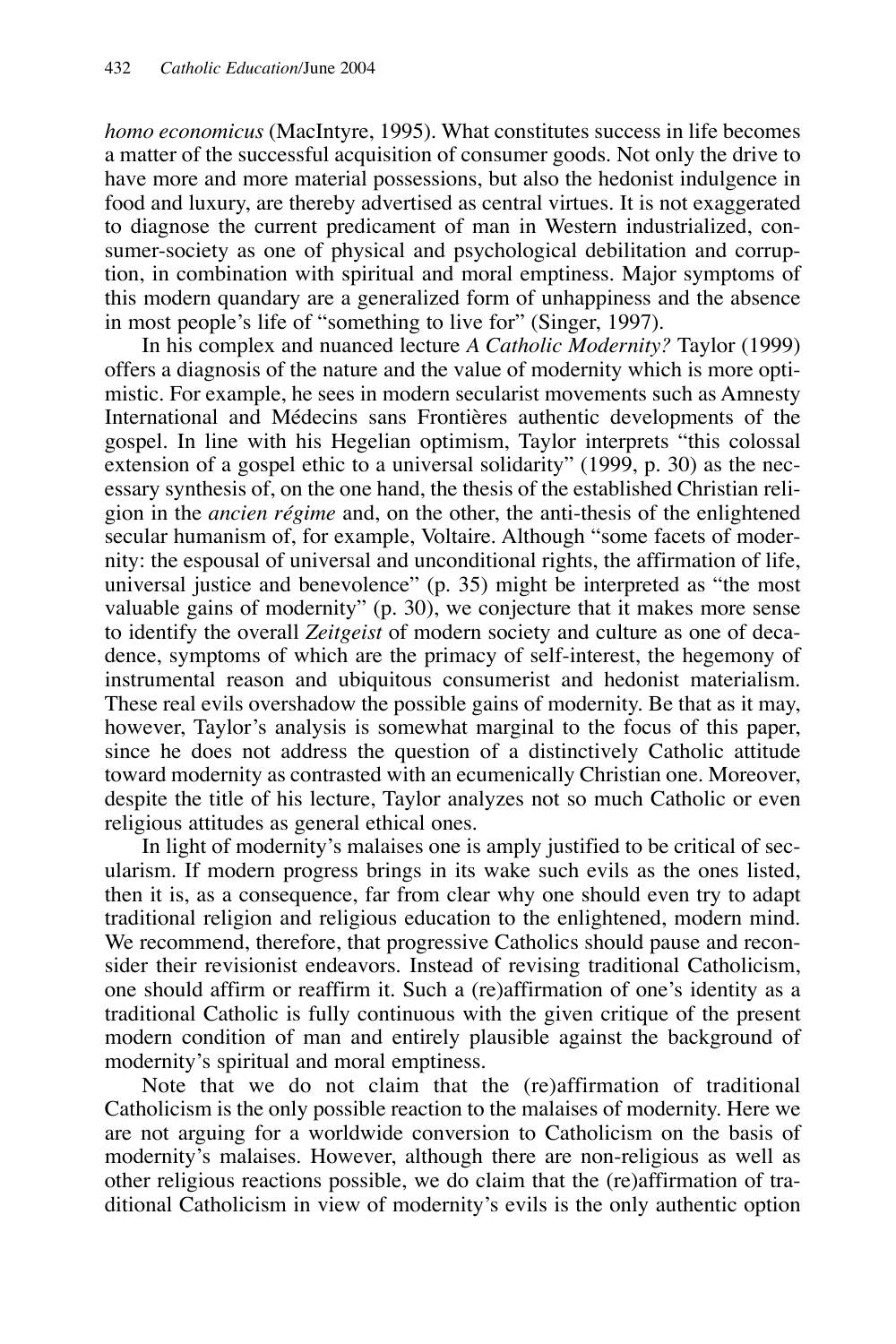for Catholics. This is so for the simple reason that authentic, traditional Catholicism is incompatible with individualism, instrumentalism, consumerism, materialism, and hedonism. As against progressive Catholics, we maintain that there is an unchanging distinctive Catholic identity and, in view of that, a non-negotiable distinctive Catholic education, both of which cannot be adapted to enlightened modernity or anything else without them ceasing to exist.

Our position can be spelled out by answering the following two interrelated questions: Which Catholic identity? Which Catholic education? Answering these two questions about Catholicism's distinctiveness will at the same time make precise the content of what we mean by authentic, traditional Catholicism and its attendant educational project.

# **THE PROSPECTS FOR A DISTINCTIVELY CATHOLIC EDUCATIONAL PHILOSOPHY**

Among progressive Catholics in particular, there is a marked tendency to downgrade the distinctiveness of Catholic education, as if one should be ashamed to bear witness to the truths and values of one's own Catholic denomination. Aside from some hollow Christian slogans, Catholicism's identity becomes woolly and unfocused in progressive discourse. In an indiscriminate atmosphere of ecumenical and multicultural equality, the distinctiveness of Catholic education becomes blunted and ill-defined.

So, as a crucial step toward the (re)affirmation of an authentic Catholicism in theory and practice, the task of clarifying the distinctiveness of a Catholic identity and education is mandatory:

The sort of clarity which is needed in relation to the distinctiveness of Catholic education needs therefore to go "beyond the edu-babble" [educational slogans]. More specifically, sustained attention to questions of the meaning and justification of central concepts and claims are needed, together with an attempt to delineate an overall substantial framework of Catholic educational thought. This leads naturally to the need for a "Catholic philosophy of education." (McLaughlin, 1996, p. 139)

The prospects for a distinctively Catholic educational philosophy hinge on the future development of a distinctively Catholic systematic account of the nature and role of education and, in particular, a coherent Catholic statement of the aims of education, the personal autonomy of the individual, moral education, and education in religion.

Now the need for a distinctively Catholic educational philosophy includes, as a minimum, the need for a philosophical account of a distinctively Catholic identity. Serious thinking about the nature and purpose of Catholic education inevitably leads to the question of Catholic identity. Let us then first take up the question of the distinctiveness of Catholic identity.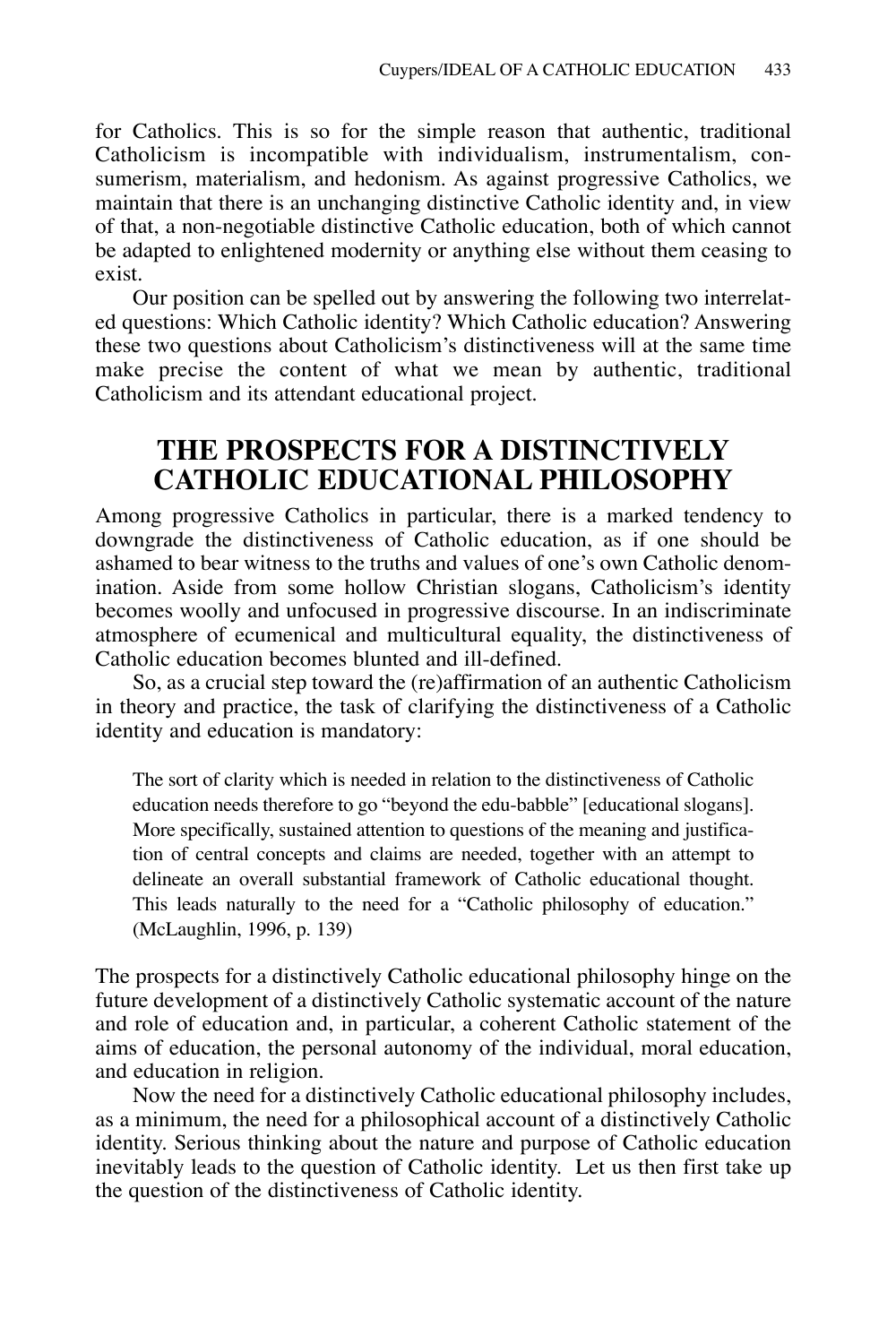### **A DISTINCTIVELY CATHOLIC IDENTITY**

On a first approximation, the theological and philosophical articulation of such a Catholic identity imparts a certain distinct and well-defined profile. Let us first take a look at this profile qua theology (Carmody  $\&$  Carmody, 1990; *Catechism of the Catholic Church*, 1994):

- revealed truth (and knowledge)
- sacramentality
- traditionalism
- rationalism

God's Word as made known through the Bible offers at heart the good news of salvation for man. The essence of this God-given news of salvation is Creation, Incarnation, Redemption, and Eschatology. Especially the conviction that God became human in Jesus of Nazareth and the doctrine of the Trinity of the Father, the Son, and the Holy Spirit defines Catholic theology.

Yet no theological principle is more characteristic of Catholicism's identity than the principle of sacramentality. God's presence in human life and His bestowing grace on man are substantially mediated by the seven sacraments of the Church (baptism, confirmation, Eucharist, penance, anointing of the sick, holy orders, and matrimony).

For the continuation of God's revelation on earth, faith needs the sustenance of the one, holy, Catholic, and apostolic Church. This duality of Holy Scripture and the Apostolic tradition of the Holy Church as safeguarded by the authority of the Pope and the magisterium typically sets off Catholicism from other varieties of Christianity. Although this magisterial aspect of Catholicism, with its attendant *ex cathedra* authority and dogmas, has been the subject of much revisionist criticism, the belief that the Roman Catholic Church is the authoritative vehicle of divinely disclosed truths and values belongs to the very essence of Catholic faith (Haldane, 1997).

However, this traditionalism goes together with the conviction that revelation and reason are essential partners in the living Catholic faith: *fides quaerens intellectum*, faith is reasoned faith. The faith of the Church, in order to ward off blind fideism, has always been open to natural theology on the basis of unaided reason and, accordingly, the Church has always positively evaluated the role of rational inquiry and philosophy, at the least as *ancilla theologiae*. This intimate connection between faith and reason, theology and philosophy, displays itself in the distinctiveness of Catholicism.

Let us then next inspect the profile of Catholicism's identity *qua* philosophy:

- metaphysics of theism
- epistemology of realism
- anthropology of personalism
- morality of virtue-ethics
- social and political theory of moderate communitarianism

Theism is what it is; namely, the claim that there really is a God, (i.e., an eternal personal being which is *inter alia* omnipotent, omniscient, and perfectly free). Secularization has not only generated the opposite of theism (i.e.,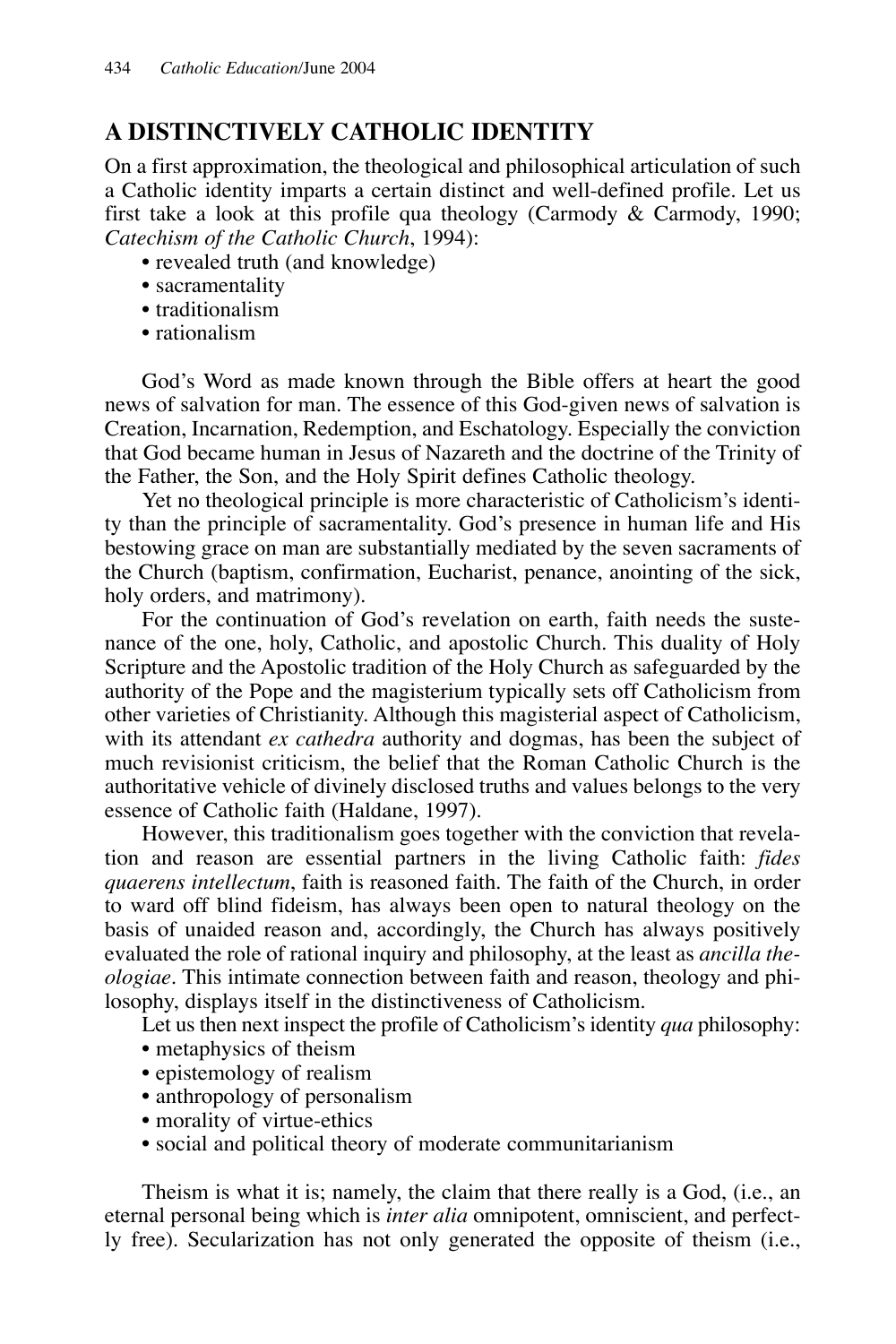atheism; Le Poidevin, 1996), it has also been the source of different varieties of anti-realist theism: projection-theism of Feuerbach, Marx, and Freud, 'symbolic language-game'-theism of Wittgenstein(ians), "as if"-theism of Cupitt and, last but not least, feminist theism or theology (Clack  $\&$  Clack, 1998). The progressive, revisionist Catholic typically favors one or another version of this secularized theism. But whatever the merits of these naturalized theisms, they are not compatible with the traditional theism of Catholic faith.

In tandem with a realistic approach to what there is, Catholicism adheres to a realistic approach to knowledge and cognition. The real natures of things and the independent intelligible structure of the world as created and maintained by God are graspable and understandable on the basis of the rational powers of human beings.

Human beings themselves are rational animals, (i.e., psychophysical unities). As persons they are not bodies plus souls (as dualism holds), nor just bodies (as materialism holds), nor just souls (as idealism holds): human persons are rationally animated bodies.

The nature of human persons is directed toward their (transcendent) wellbeing and happiness. For this completion and perfection – the realization of man's potential as an image of God – the exercising of the cardinal (temperance, courage, wisdom, and justice) as well as the theological virtues (faith, hope, and love) are indispensable.

Human beings are not only rational and ethical animals, they are also social and political animals. Without denying human individuality, Catholicism insists that the possibility of realizing oneself as a person crucially depends upon one's participation in the communal life of the collectivity of which one is a member. One's individual good is irreducibly dependent upon the common good. But although persons are in part socially and politically constituted, they stay in possession of a pre-social potentiality and an intrasocial freedom of choice.

It has become transparent by now that the sketched philosophical profile is exactly that of *Aristotelian Thomism* (Carr, Haldane, McLaughlin, & Pring, 1995). This profile marks out the distinct and canonical form which Catholicism's philosophical identity acquired in the late Middle Ages. Though sometimes disputed, it represents most adequately the central or basic philosophical tenets of the Catholic *Weltanschauung*. Admittedly, this espousal or reclamation of (Aristotelian) Thomism as the authentic source of the distinctively Catholic identity stands in need of further justification. Although matters are extremely complicated both historically and systematically, the rationale for such a reclamation partly but essentially comprises the following considerations.

First, there is the magisterial instruction. Despite the fact that Pope John Paul II writes that "the Church has no philosophy of her own nor does she canonise any one particular philosophy in preference to others" (1998, par. 49), the Pope himself lays emphasis on the lasting actuality and enduring centrality of St. Thomas Aquinas in the history of the dialectic between faith and reason. Given the papal exhortation that philosophy ought to recover the sapiential dimension of the discipline, to establish and maintain epistemological realism and to achieve genuinely metaphysical range, Thomism has the best claim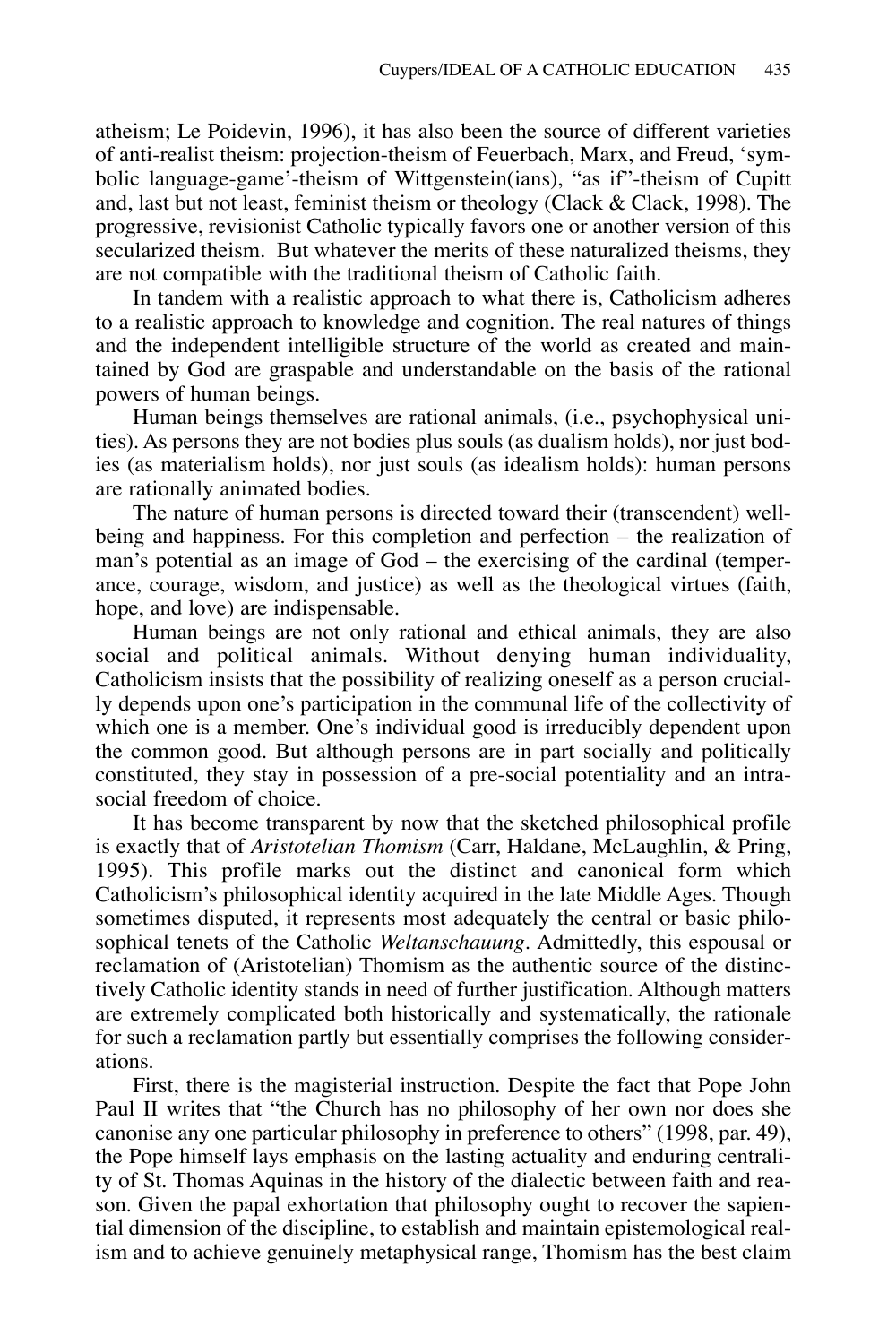to be the philosophy of Catholicism because it synthesizes these obligations in an exemplary and unrivaled way. Inasmuch as spiritual wisdom and the search for the meaning of life require as their ultimate ground a robust epistemological and metaphysical realism, Thomism's claim is surely defensible.

Second, in light of the magisterial instruction, there are the theological and philosophical concerns. In fulfilling the requirements and tasks as identified by the Pope, no Catholic philosophy (and theology) can sever the essential links between revealed truth, spiritual reflection, reason, and metaphysical realism. Too many religious thinkers, including Catholic ones, in the modern as well as contemporary period succumbed to the pressures of modern science and the enlightenment when they slid into the doctrine of deism or, alternatively, that of fideism, mistakenly severing in one way or another these essential links. In sharp contrast with these erroneous doctrines and even more radical ones such as postmodern deconstructionist and secular theology (Crockett, 2001), Thomism offers the best guarantee to keep the essentials of the Catholic faith together.

Just as there cannot be a Catholic religion without God, there cannot be a Catholic philosophy without metaphysical realism and realist theism. Absolutely central to the Thomistic synthesis is its metaphysics of realism and attendant epistemology of truth as correspondence (*adequatio rei et intellectus*). Evidently, Thomistic realism has nothing to do with reductive scientific realism as it draws upon Aristotelian realism of substances and in-built essences to rationally elucidate a Christian theistic worldview. Arguably, such an Aristotelian-Thomistic metaphysics is both coherent and credible (Haldane, 2002). As against anti-realist trends, Thomistic theism gives a literal interpretation of God's existence and an analogical interpretation of His nature, without recourse to nothing but metaphor (Davies, 1993). One important corollary of this robust realism is Thomism's insistence on the face-value reading of the Gospels: nothing less than a truth-seeking supernatural account of the historical events that occurred in first-century Palestine during the life of Jesus of Nazareth, the Christ and Son of God, will do.

Third, and as a preamble to the next subsection, there is the educational issue. On the high and turbulent seas of education the educator needs an anchor. Accordingly, to face the secularized world with open eyes and to confront the daily problems of school life, Catholic teachers need something stable for their own self-confidence and the trust of pupils put in them. Arguably, only Thomism offers Catholic educators and teachers a clear delineation of who they are and what they stand for as Catholics based on a non-negotiable body of unchanging truths and objective values. Moreover, the document of the Catholic Church's Congregation for Catholic Education *The Catholic School on the Threshold of the Third Millennium* (1998) urges the necessity of undertaking the task of clarifying the distinctiveness of Catholic education in light of a distinctively Catholic identity. Given the magisterial, theological, and philosophical considerations touched upon, the Thomistic synthesis is the best candidate to occupy this distinctive place. While recognizing that ultimately more needs to be said about the rationale for reclaiming Thomism as the canonical expression of authentic Catholicism, we are content to leave matters at this preliminary level for the purposes of the present paper.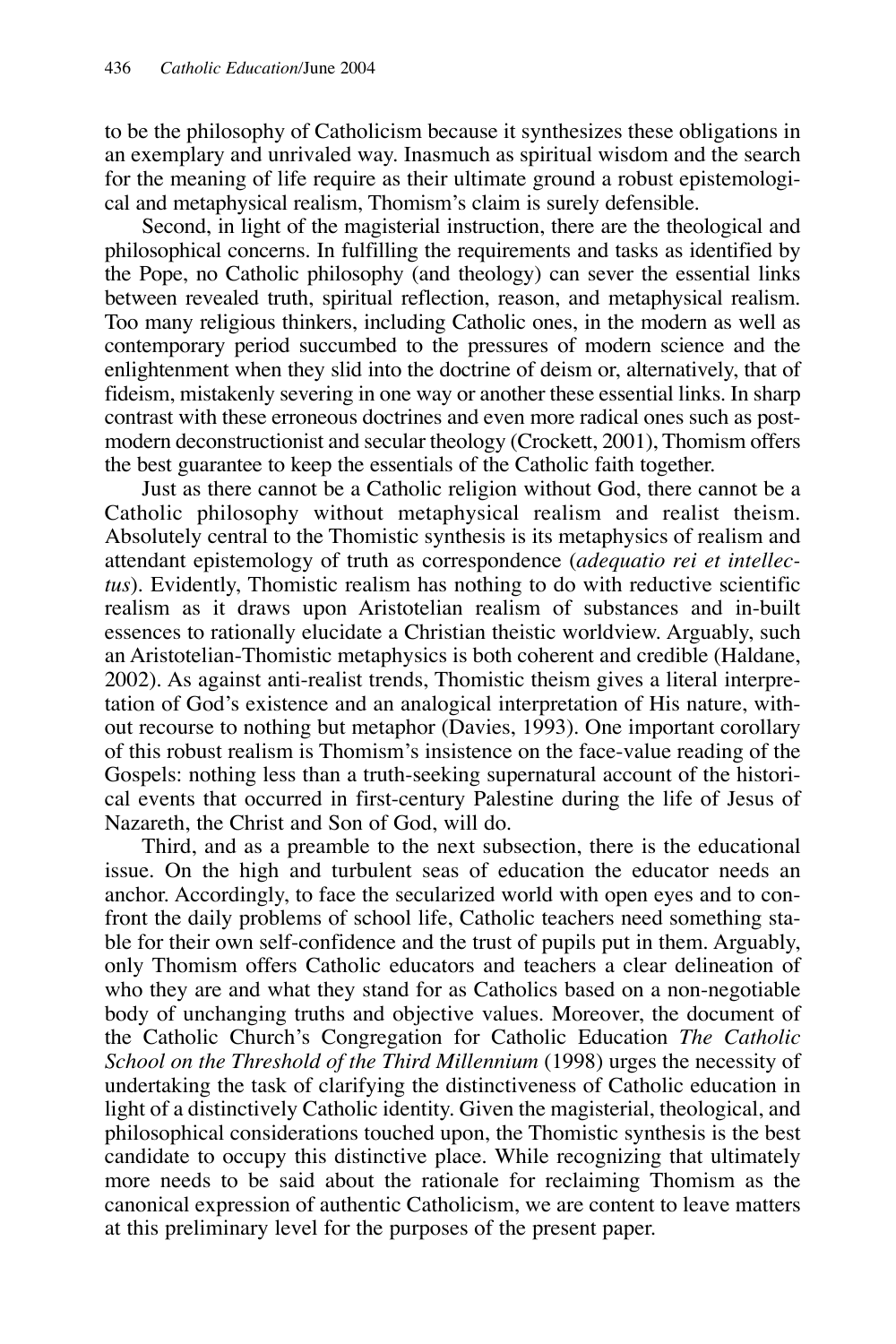#### **A DISTINCTIVELY CATHOLIC SCHOOLING**

With the distinctively Catholic identity, a doctrinally and Aristotelian-Thomistically informed and disciplined identity, in place, let us take up again the question of the distinctiveness of Catholic education. Now given that education in general is a deliberate process of authoritative transmission of truths and values or, in short, the conservation of tradition (Haldane, 1995), Catholic education, as a consequence, consists of the transmission of Catholic truths and values or the conservation of Catholic tradition. Accordingly, the answer to the question "What makes education or a school Catholic?" essentially depends upon the Catholic truths and values – the Catholic tradition – as outlined in the foregoing theological and philosophical profile of a distinctively Catholic identity. So the distinctiveness of Catholic education is founded upon the distinctive identity of Catholicism, and in the context of schooling, this identity should be reflected in the whole curriculum and the ethos of Catholic schools.

In what follows, the account will mainly concentrate on Catholic schooling. Catholic education is, of course, broader than the somewhat formal Catholic schooling by Catholic teachers in Catholic institutions. Still, for Catholic parents as well as their children, Catholic schooling is a crucial and essential part of Catholic education at large. Apart from Catholic schooling, Catholic education – raising one's children according to the Catholic tradition – in *all* the domains of human life includes, besides much else, the parents' duty to provide for physical and spiritual needs, as well as to educate in the virtues and in the faith (by being a virtuous example, going to mass, and praying together).

In a distinctively Catholic school, Catholicism's identity should permeate the following facets of its curriculum and ethos (Groome, 1996):

- the content of the curriculum
- the process of teaching
- the climate of the school.

Against the background of a distinctively Catholic identity, McLaughlin enumerates more specifically three related general features that are distinctive of the curriculum and the ethos of Catholic schooling:

Catholic education, and the Catholic school, is therefore distinctive in virtue of [1] its embodiment of a particular view about the meaning of human persons and of human life, [2] its aspiration to engage in a certain kind of holistic influence, and [3] its concern with the formation of its students in its own religious and moral tradition. (McLaughlin, 1996, p. 145)

Catholic schools embody a view about the meaning of human persons and of human life in that they represent a particular philosophy of life, living according to Catholic truths, values, and tradition, shared by pupils and teachers alike. Within the framework of personalism, virtue-ethics, and moderate communitarianism, human life is interpreted as a journey toward its transcendent destiny in God. As revealed by God's word, humans exist for the sake of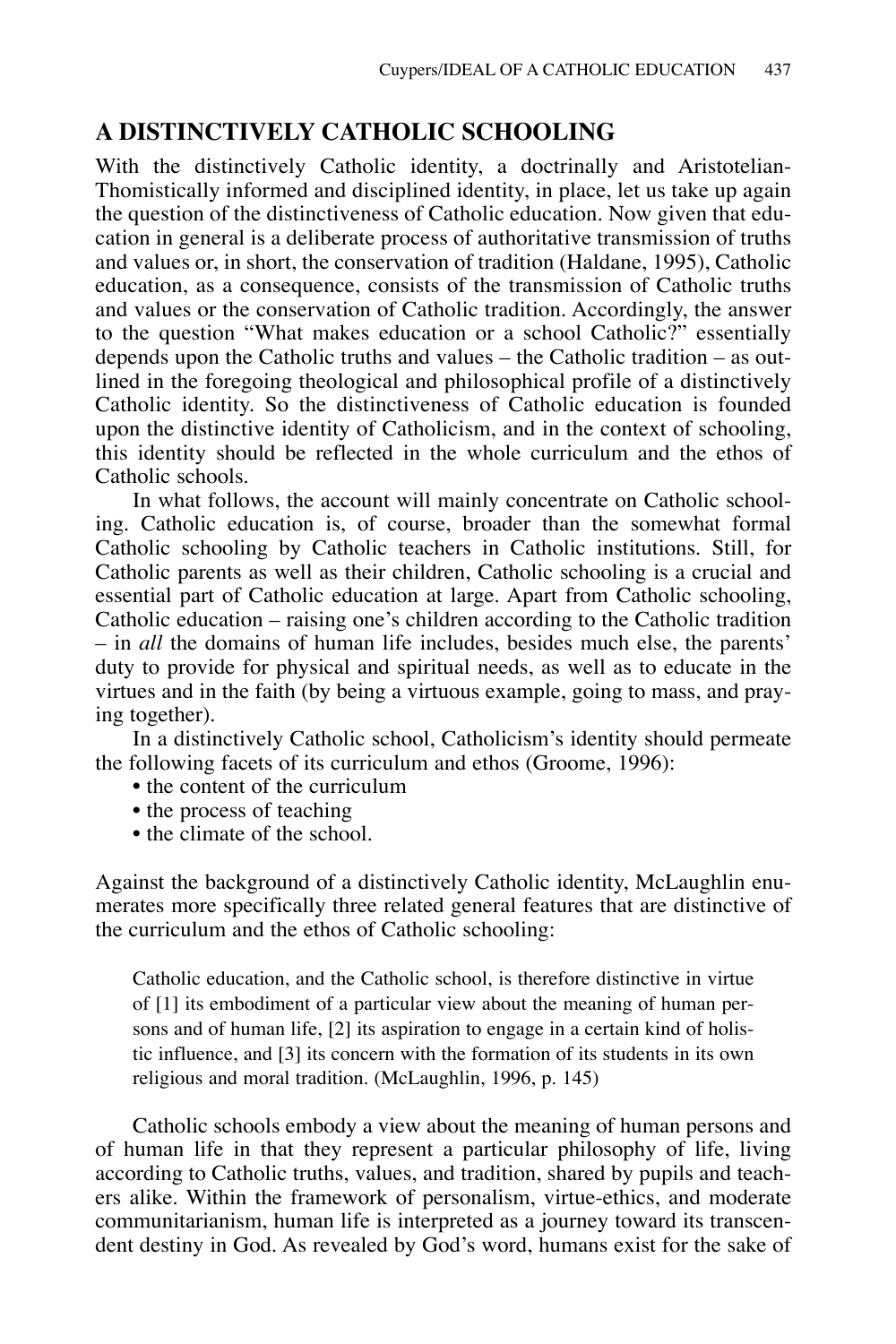God's glory and their way toward salvation is facilitated by God's grace, especially by means of sacramental, life-invigorating ceremonies and observances.

Catholic schools, furthermore, aspire to a holistic influence in that they seek to infuse the whole curriculum and the ethos with the Catholic unifying vision. The Catholic character of a school is not something extra appended to the otherwise neutral content of the curriculum, to the otherwise instrumental process of teaching and the otherwise non-ideological climate of the school. The distinctively Catholic inspiration of a school leaves, on the contrary, its internal mark on the whole curriculum and the ethos of that school. In light of the message of salvation by faith, the metaphysics of theism, and the epistemology of realism, the Catholic curriculum endeavors to integrate the elements of nature, culture, morality, science, and faith within one synthetic view of the total truth. Although the scientific disciplines keep their autonomy, they are not left alone as disintegrated specialisms. Quite the reverse, they are taken up as essential ingredients of an integrated and systematic Catholic study of the world.

Catholic schools, in addition, give a religious and moral formation. Central to the ethos of Catholic schools is the transmission of the rich religious and moral tradition of the Catholic Church. The pupils' intellect and character are religiously and morally formed by means of catechism, study of the Scriptures, and Catholic practices, such as going to mass and praying. Throughout the establishment and further development of religious faith and moral character in the context of the living tradition of the Church, with its emphasis on the rational basis of the Catholic faith, pupils' autonomy and their freedom of conscience are acknowledged within the boundaries of authentic Catholicism.

Now these general features clearly set Catholic schools with their curriculum and ethos as distinctive, apart from the non-religious public or common schools which are thought of as paradigmatic in pluralistic liberal democratic societies:

The contrast between public education [schooling] and the distinctive features of Catholic education…can be readily brought into focus. With regard to (1), the respect in which public education cannot presuppose a particular "philosophy of life" is clear. Any aspiration of public education to exert a holistic influence of the sort indicated in (2) gives rise to difficulties arising from its lack of ability to invoke an overall view of human good or perfection. There is no easily available "overall point of view" from which "integration of perspective" can be achieved. With regard to (3), public education has a clear role in the development of moral character, although it can assume the truth or acceptability of only the "common" or "public" values of the pluralist society. It lacks, however, the mandate to exert wide ranging influence across the moral domain as a whole. On matters of religion, public education is either silent, or sees its role as one of illuminating the religious domain in general for reflective consideration and judgment. (McLaughlin, 1996, p. 146)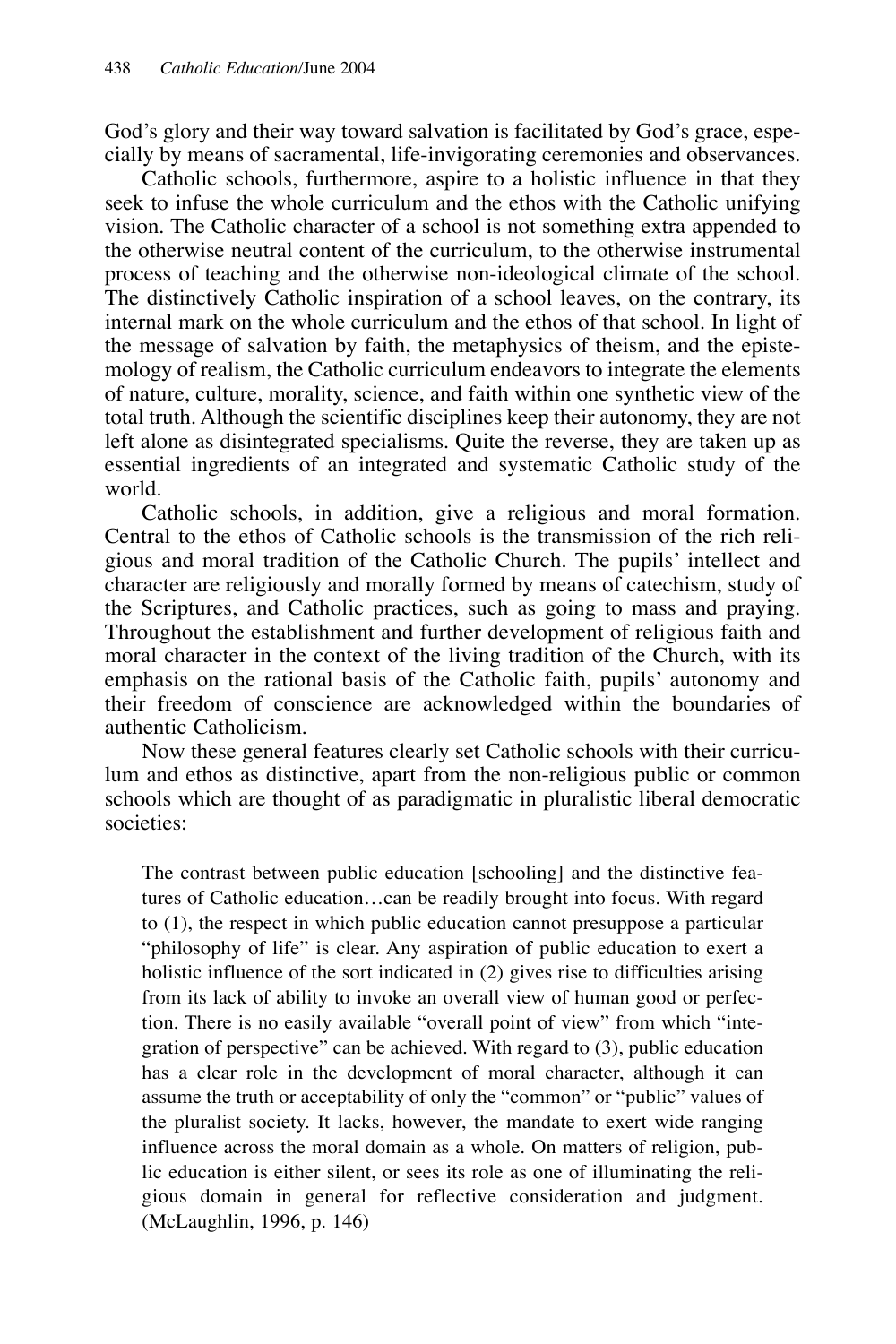Not surprisingly, progressive Catholics are to a large extent in agreement with secularists about this pluralistic, common curriculum and ethos. Impressed by the value-pluralism and truth-relativism of modernity, revisionist Catholics show a tendency to align the curriculum and the ethos of Catholic schools with that of public schools. This tendency to commonality can even be discerned with regard to "educating in the faith" because revisionism no longer identifies religious education with Catholic catechizing. Progressive Catholicism, quite like the neutral ideology of public schools, "sees its role as one of illuminating the religious domain in general for reflective consideration and judgment" (McLaughlin, 1996, p. 146). As a result, religious education is either reduced to secularized ethics dressed up in religious metaphors or, alternatively, it is weakened to comparative philosophy of religion in which Catholicism is only one option – at best the preferred one – among many others (e.g., Hinduism and Buddhism). Therefore, progressive Catholics are blurring the boundaries not only between Catholic schools and public schools, but also between religious education, secularized ethics, and comparative philosophy of religion.

As against this erroneous trend, we have shown what it means to hold fast to the distinctiveness of Catholic schools and education as anchored in the distinctive identity of Catholicism itself. Admittedly, we have only shown in an abstract or theoretical way what it means to hold fast to the distinctiveness of Catholic schools and education. The further exploration of the concrete or practical significance of the indicated aspects of Catholic distinctiveness for teachers and educational leaders is beyond the scope of the present paper. McLaughlin (1999) and Sullivan (2000) offer the beginnings of a subtle examination of the appropriate response of the Catholic teacher and educator in the classroom and in school leadership to the claims of a distinctively Catholic educational philosophy.

#### **THE IDEAL OF TRADITIONAL CATHOLICISM**

With the distinctiveness of both Catholic identity and Catholic schooling as the basis of a distinctively Catholic educational philosophy in place, the plea of this paper for the (re)affirmation of traditional Catholicism in theory and practice acquires its precise content and significance. It was urged that this affirmation or reaffirmation is the only authentic, live option for Catholics in view of modernity's malaises because authentic, traditional Catholicism is unable to coexist with individualism, instrumentalism, consumerism, materialism, and hedonism. We now want to strengthen our case by arguing that such a (re)affirmation is neither reactionary, ultra-conservative nor quixotic, romantic. This argument as to the (re)affirmation of traditional Catholicism holds *mutatis mutandis* also for the (re)affirmation of traditional Catholic schooling and education, since the distinctively Catholic identity is foundational for the distinctiveness of a Catholic educational philosophy.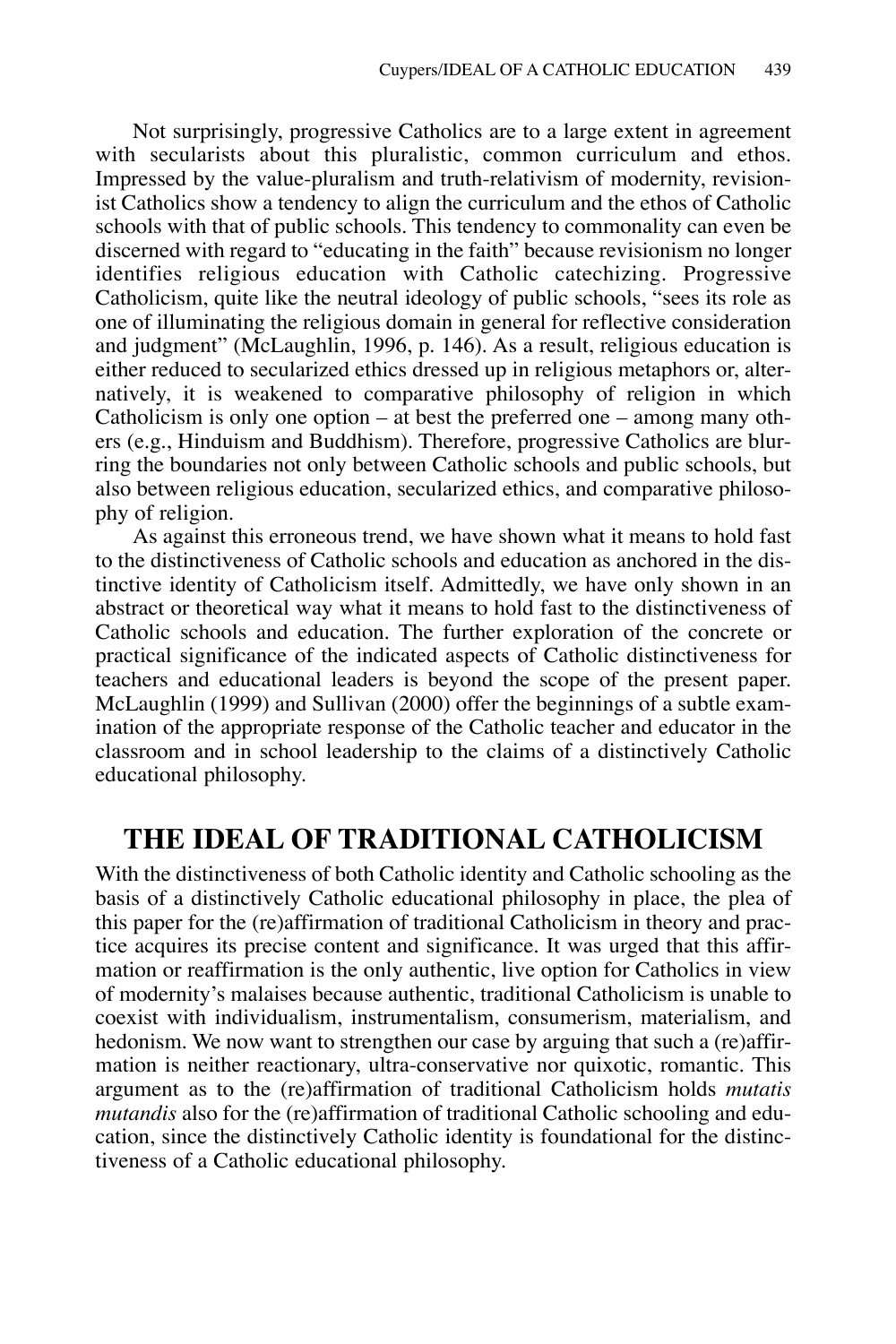#### **IN DEFENSE OF OPEN TRADITIONALISM**

Both progressive and ultra-conservative Catholics share with the secularists the presumption that traditional religion (i.e., Catholicism) and religious (i.e., Catholic) education are orthogonal to enlightened modernity. Although they both accept the same presumption, the reactions of progressives and ultra-conservatives to the challenge of modernity are radically different. Whereas the first think that Catholicism can be made compatible with modernity by modernizing traditionalism, the latter think that the tension is irreconcilable. Unlike progressives, ultra-conservatives negatively evaluate the present modern condition of man and, as a result, they renounce the modern world and retreat into orthodoxy and (ante-Vatican II) formal ritual. By turning traditionalism into a formulaic and rigid set of almost sectarian beliefs and practices, and by closing it off from the real, modern world, ultra-conservatives abuse and pervert traditionalism. Now this ultra-conservative insulation from the world and hiding in a religious ghetto is an inappropriate and even mistaken reaction as it is premised upon a false interpretation of the presumed tension between traditional Catholicism and modernity. This claim can be justified as follows.

Admittedly, there exists a substantial friction between traditional Catholicism and the modern mind. However, this friction is only a particular instance of the general friction between the continual aspirations of Catholicism and the nature of human psychology. The antagonism between the unvarying ambitions of Catholicism and the factual human condition is not peculiar to the present modern time. Such an antagonism is of all times. That is to say, there always has been and still is a marked tension between the message of Catholicism and the human mind as such, of which the modern tension is only one instance. Although conditions may in one historical period be harder or, conversely, more facilitating than in another, Catholic truths and values are not only discordant with the modern mind but also, to a considerable extent, with the pre-modern mind.

In light of this continuous friction throughout history between traditional Catholicism and human nature, especially the nature of human psychology, we conjecture that it is more accurate to describe the history of Catholicism's journey as the ongoing story of the confrontation between the ideal of traditional Catholicism and the reality of man's existence on earth. In speaking historically about the ideal of traditional Catholicism, we make abstraction from the early church and the patristic period (with, for example, Augustine of Hippo as key theologian) in the history of Christianity. In the context of this paper, the discussion is limited to the traditional theological and canonical Aristotelian-Thomistic form – the ideal acquired in the Middle Ages and still possessed. This ideal of traditional Catholicism always has been and still is the ultimate guide for the perfection of the factual human condition. Humans have a fallen nature, yet as sinners they try to live up to the ideals of Catholicism in the expectation of their salvation. The full realization of the Catholic ideal is not an earthly matter as it awaits its completion by God in heaven. Living the life of a Catholic is striving to live in accord with an ideal of human life as revealed by God and set forward by the Catholic Church: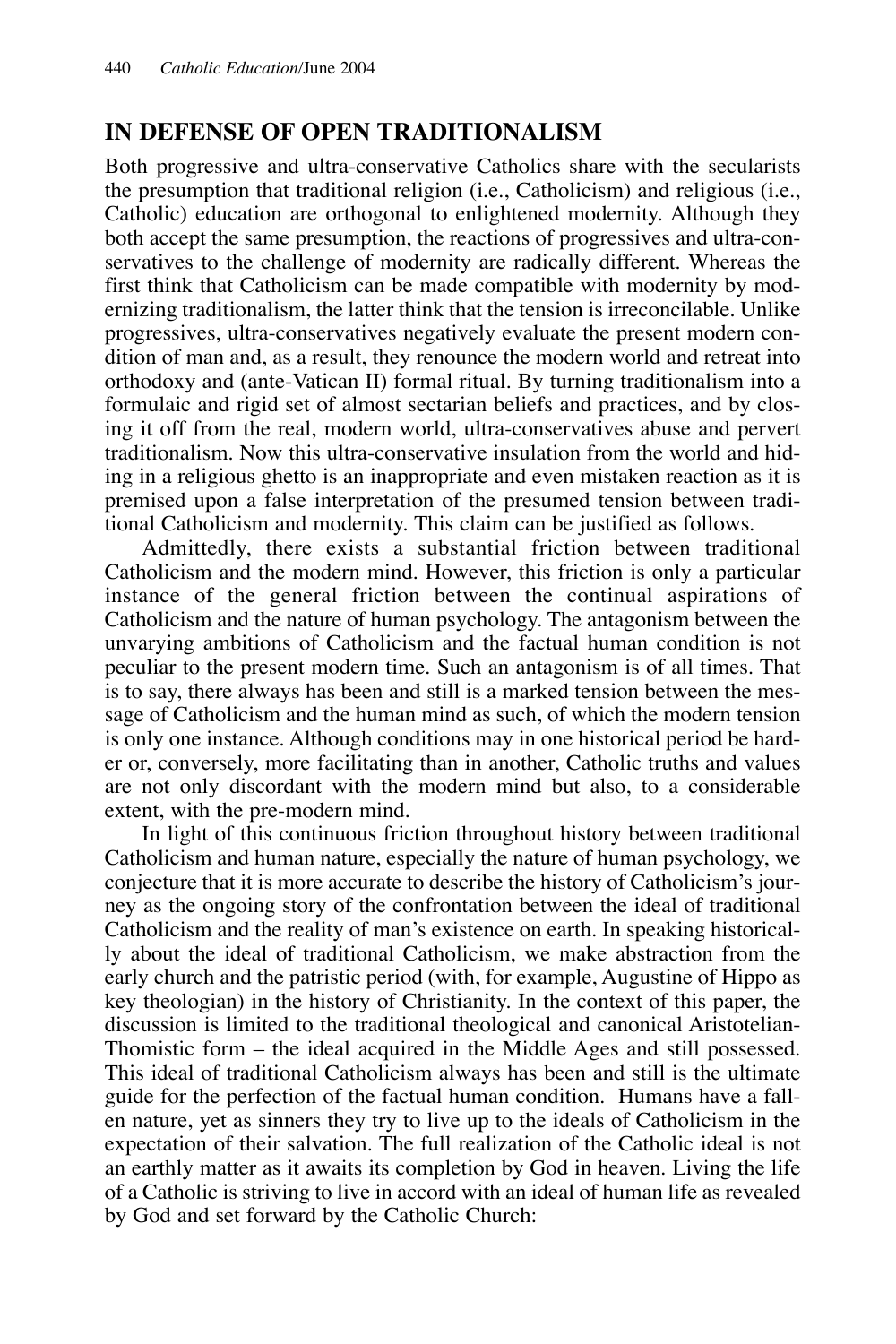The ideal of human life as a religiously informed journey to God; one involving a continuing struggle to get and then to stay on course toward an eternal destiny…what we should seek continuously and earnestly is supernatural assistance, help to lift us up from would-be independence to an order of blessedness. It is only that intervention which imparts grace and draws us closer to God.…contemplating (in the light of reason, experience and authoritative doctrine) this idea of life as a journey induces an unshakeable sense of divine purpose and of personal responsibility to answer the call to sanctity….To help us in that we have been given a revelation and a Divinely instituted and protected community of faith: Holy Scripture and Holy Church so I believe. (Haldane, 1996b, pp. 211-122)

Ultra-conservatives go astray when they interpret the tension between traditional Catholicism and modernity as absolutely unique and unparalleled in history, as if living up to the ideals of Catholicism was an easy matter in premodern times. Since the friction between traditional Catholicism and modernity is only one particular instance of the general opposition between ideal and reality, ultra-conservatives deceive themselves when they shut their eyes for the modern world and melancholically try to re-establish an isolated, unbroken medieval world cut off from the evils of modernity. Ultra-conservatives, moreover, vainly assume that they can fully realize the Catholic ideal in their closed medieval world.

In contrast, our plea for the (re)affirmation of traditional Catholicism acknowledges the enduring friction between ideal and reality, and subsequently, it urges the task of trying to implement the ideal of traditional Catholicism as perfectly as possible in the real, modern world. Notwithstanding the hard battle, the good news of man's salvation should be brought to the world. Accordingly, the (re)affirmation of traditional Catholicism in consideration of modernity's malaises, we recommend, is not a reactionary but a living and open traditionalism. Sullivan (2001) offers a sensitive and comprehensive treatment of such a living Catholic tradition and its attendant educational project.

# **"THE AWE AND EXACTITUDE THAT BELONG TO RELIGIOUS RITES"**

Progressive Catholics will, not surprisingly, allege that the ideal of an unbroken Catholic form of life in which persons, families, and communities take their inspiration from the Holy Scripture and the Church is absolutely unattainable and completely anachronistic in these days of individualist and hedonist modernity. Given the factual relativization, trivialization, and fragmentation abounding in the present modern age, the (re)affirmation of traditional Catholicism – even as a living and open traditionalism – sounds too romantic and quixotically naïve in the ears of progressives. According to progressive Catholics, the only realistic answer to the challenge of modernity consists in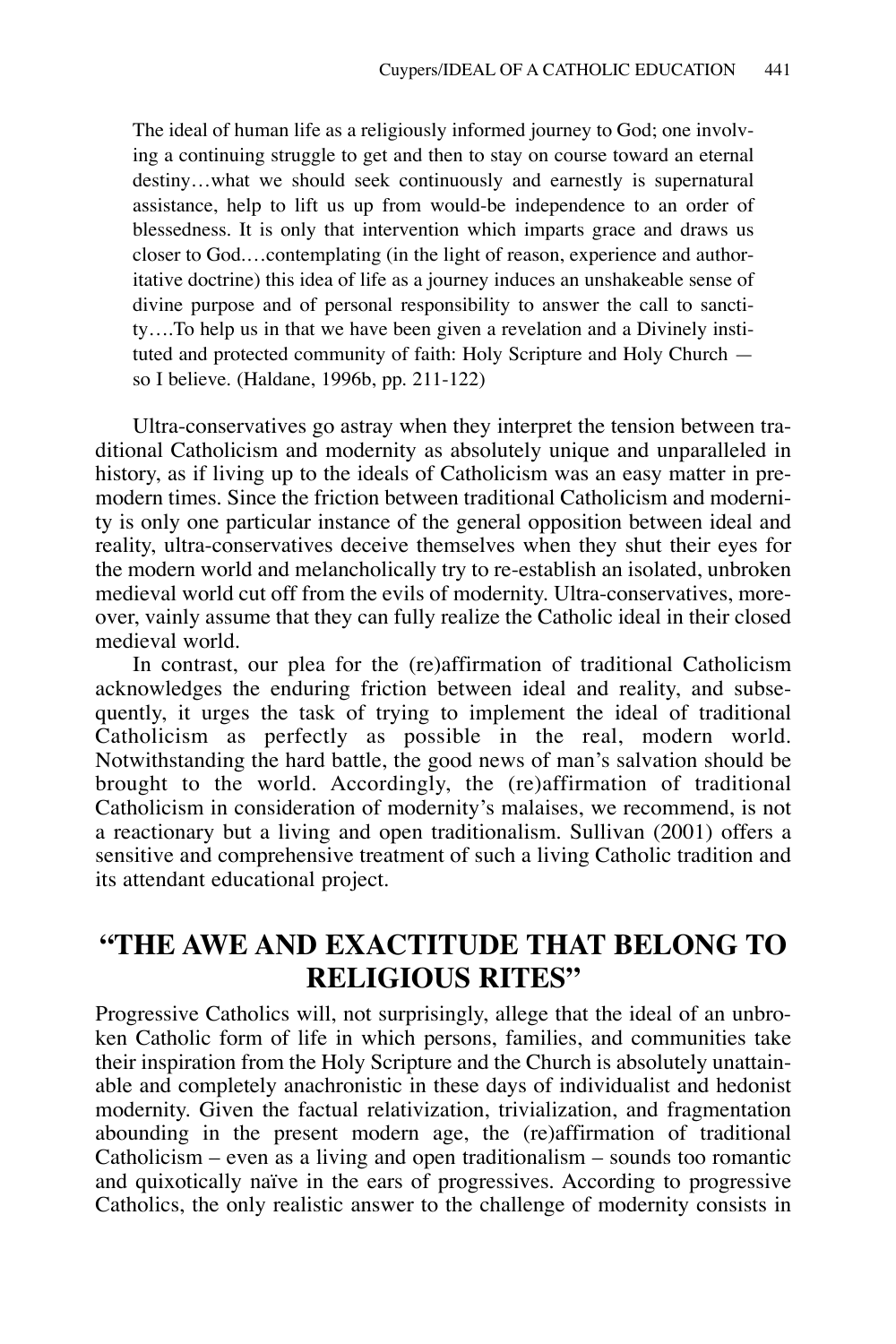the adaptation of Catholicism to the modern mind by significantly revising traditional Catholic doctrine and ceremony. This progressive reaction takes for granted not only the idea that there exists a special tension between traditional Catholicism and the conditions of life in enlightened modernity which are, according to the revisionists, beyond compare with those in other historical periods; it also takes for granted the idea that the goods of modernity outweigh its evils.

However, the progressive reaction is equally inappropriate and even mistaken as it is premised upon both the same false interpretation of the presumed tension between traditional Catholicism and modernity, exposed above in connection to the ultra-conservative reaction, and as it is premised upon an uncritical acceptance of the belief in the goods of modern progress. Progressive Catholics neither fully acknowledge the historically ongoing friction between ideal and reality nor the devastating malaises of modernity. Moreover, as remarked at the end of section 2, the progressive reaction of revisionist Catholicism errs as well in that it contradicts the essentials of the faith as laid down by the Church's Apostolic magisterium. Apart from these erroneous presuppositions and tendencies, we want to point out, moreover, in response to the accusation of romanticism, a wrongheaded progressive interpretation of the nature of human psychology in relation to religious life.

Progressive Catholics essentially defend their so-called realistic solution to the problem of modernity by arguing that if Catholicism does not revise itself to meet the demands of modernity, then it certainly will lose its appeal for the modern mind and, consequently, it undoubtedly will perish. For that reason, they claim that the (re)affirmation of traditional Catholicism we insist on, amounts to the certain death of Catholicism. Now this progressive argument rests on a mistaken psychology of religion. This claim can be justified as follows.

Progressives naïvely assume that they can fully realize revisionist Catholicism in the modern world by bringing the ideal of traditional Catholicism down to earth. In order to bring Catholicism into line with the modern mind, the revisionists interpret the Scriptures as metaphorical narratives and relax ceremonial formality. In this revisionist process, the ideal of traditional Catholicism is played down and internally eroded. By making the Catholic ideal more humanistic, it is, however, at once made sloppier, poorer, and less an object of reverential wonder. Here we put forward the psychological hypothesis that the impact of revisionist Catholicism on the human mind is much lower than that of traditional Catholicism because humanistic revisionism lacks the magnificence of accurate transcendent doctrine as well as the invigorating power of strict sacramental observances, both of which traditionalism possesses. This hypothesis is an application of George Eliot's insightful and penetrating remark that the psychological appeal of religion essentially depends upon its accuracy and rigour: "the awe and exactitude that belong to religious rites" (Eliot, 1859/1985, p. 104). Hence, the constitution of human psychology is such that we cannot stand in awe of the Catholic form of life without the exactitude of its doctrine and ritual.

If there is some truth in Eliot's remark, revisionist Catholicism, as a con-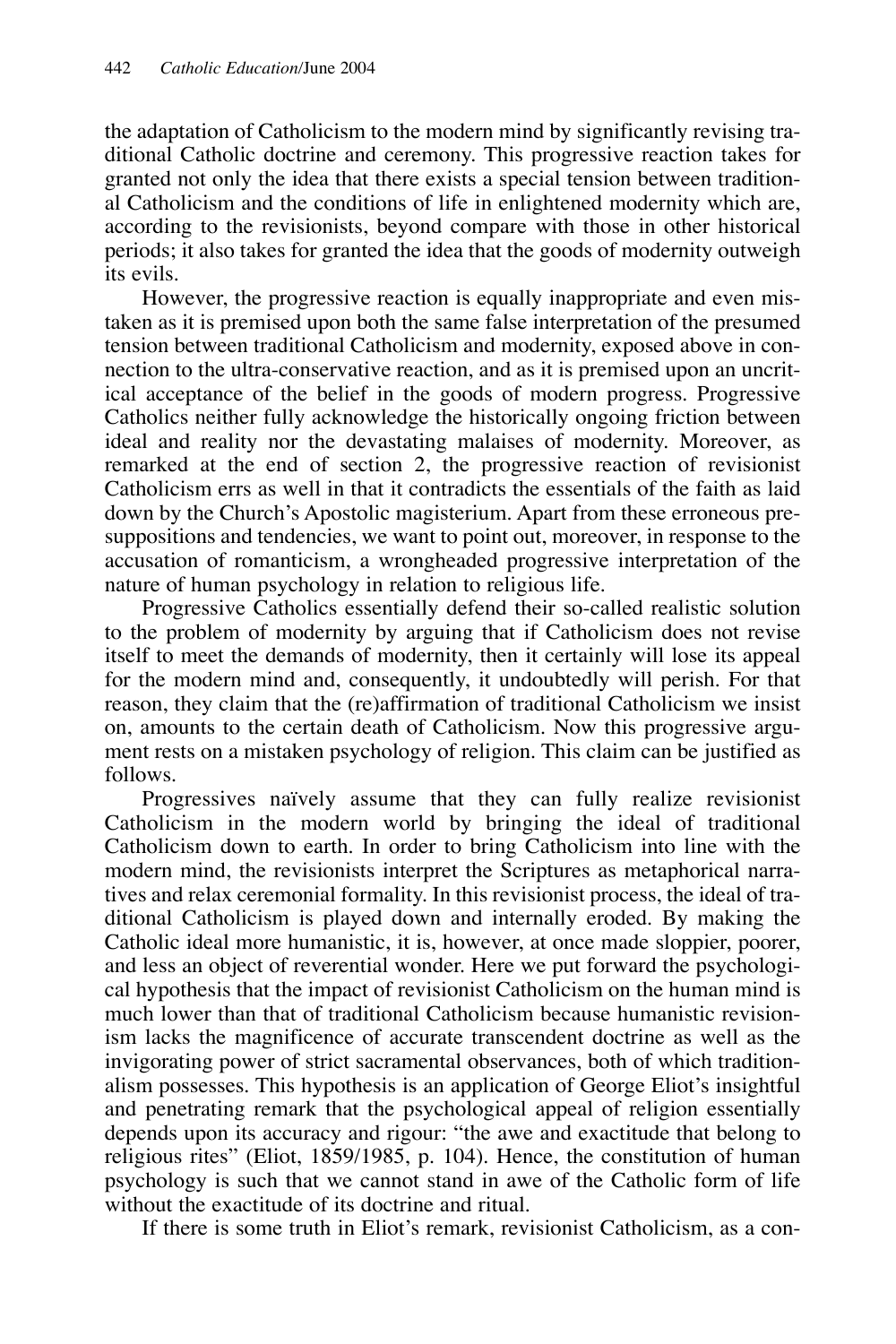sequence, certainly will lose its grip on the human mind. Accordingly, "the awe and exactitude that belong to religious rites" can only be maintained by upholding the full-blooded ideal of traditional Catholicism. For the psychological implementation of this ideal at home and in the classroom, parents and teachers should, among other things, make use of the (concise) catechism to instruct children in Catholic doctrine (e.g., the tenets of incarnation, trinity, transubstantiation) and they should draw upon biblical stories to stimulate the religious imagination as well as the symbolic consciousness of the youngsters. They also should put more emphasis on the joyful and invigorating aspects of Catholicism than on its deterrent aspects such as guilt and (eternal) punishment.

When religious doctrine is demythologized and religious ritual modernized as in revisionism, religion will lose its impact on the human mind and so it will finally wither away and die out. Consequently, the (re)affirmation of traditional Catholicism, we urge, is not a romantic escape but, quite the reverse, the only viable and realistic way to propagate Catholicism into the future. Due to limitations of space, we shall have to address elsewhere the important objection to the just given argument that progressive revisionism is based not so much on a functional motive to make Catholicism psychologically more agreeable to the modern mind as that it represents a more adequate understanding of Catholicism's truth, or that it brings Catholicism more in line with the original and uncontaminated aspirations of early Christianity.

### **CONCLUSION**

There are two ways of betraying traditional Catholicism. The first, blatant kind of betrayal consists in modernizing traditional Catholic doctrine and observances so drastically that the original is changed out of all recognition; the second, subtler kind of betrayal involves reducing Catholic tradition to the repetition of hollow formulas and purely formal rituals. This paper has put forward a plea for the loyal and authentic affirmation or reaffirmation of the ideal of traditional Catholicism and, in view of that, of traditional Catholic schooling and education as based upon the distinctiveness of a Thomistic educational philosophy. Our *via media* between the progressive and the ultra-conservative distortions is an open and realistic traditionalism that in full awareness of the gap between ideal and reality strives for perfection in the historical condition of enlightened modernity. Admittedly, much more needs to be said about the concrete or practical implications of the (re)affirmation of the ideal of traditional Catholic education and schooling for Catholic educators and teachers in a secularized society. However, this much larger project, namely the detailed elaboration of a distinctively Catholic-Thomistic educational philosophy, is beyond the scope of the present paper, and must be left for further research.

#### **REFERENCES**

Bryk, A. S., Lee, V. E., & Holland, P. B. (1993). *Catholic schools and the common good*. Cambridge, MA: Harvard University Press.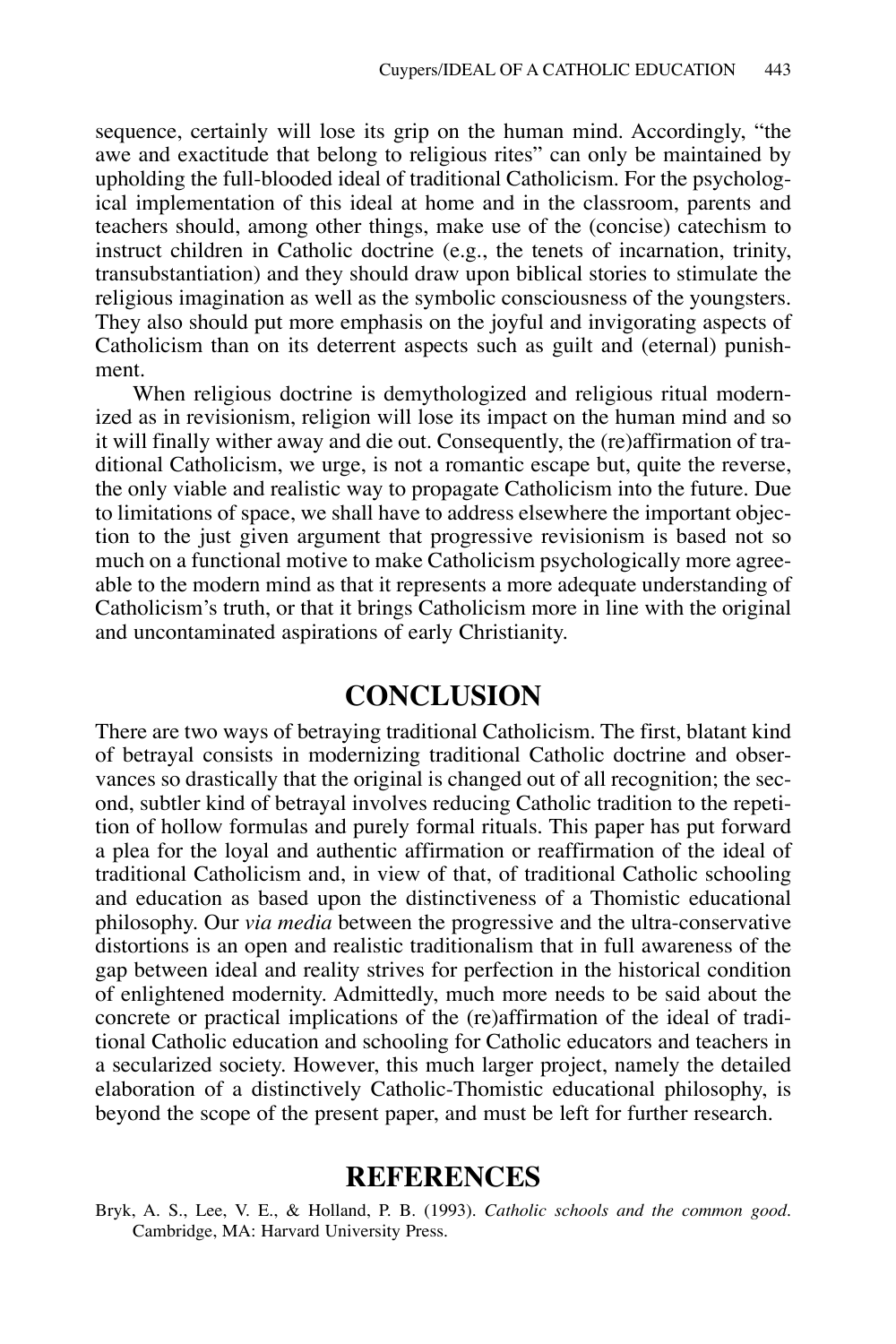- Carmody, D. L., & Carmody, J. T. (1990). *Roman Catholicism: An introduction*. New York: Macmillan.
- Carr, D., Haldane, J., McLaughlin, T., & Pring, R. (1995). Return to the crossroads: Maritain fifty years on. *British Journal of Educational Studies, 43,* 162-178.

*Catechism of the Catholic church*. (1994). Washington, DC: United States Catholic Conference.

- Catholic Church's International Theological Commission. (2000). *Memory and reconciliation: The Church and the faults of the past: Document of the Catholic Church's International Theological Commission and homily of John Paul II, Mass for the day of pardon*. Boston: Pauline Media Books.
- Clack, B., & Clack, B. R. (1998). *The philosophy of religion: A critical introduction*. Cambridge, UK: Polity Press.
- Congregation for Catholic Education. (1998). The Catholic school on the threshold of the third millennium. *Catholic Education: A Journal of Inquiry and Practice, 2*(1), 4-14.
- Crockett, C. (2001). Secular theology: *American radical theological thought*. London: Routledge.
- Cupitt, D. (1980). *Taking leave of God*. London: SCM Press.
- Davies, B. (1993). *An introduction to the philosophy of religion* (2nd ed.). Oxford, UK: Oxford University Press.
- Eliot, G. (1985). *Adam Bede*. London: Penguin Classics. (Original published 1859)
- Graham, G. (1992). Religion, secularization, and modernity. *Philosophy*, *67,* 183-197.
- Groome, T. H. (1996). What makes a school Catholic? In T. H. McLaughlin, J. O'Keefe, & B. O'Keeffe (Eds.), *The contemporary Catholic school: Context, identity and diversity* (pp. 107-125). London: The Falmer Press.
- Haldane, J. (1995). Education: Conserving tradition. In B. Almond (Ed.), *Introducing applied ethics* (pp. 73-88). Oxford, UK: Blackwell.
- Haldane, J. (1996a). Catholic education and Catholic identity. In T. H. McLaughlin, J. O'Keefe, & B. O'Keeffe (Eds.), *The contemporary Catholic school: Context, identity and diversity* (pp. 126-135). London: The Falmer Press.
- Haldane, J. (1996b). Reply to Smart. In J. J. C. Smart & J. J. Haldane (Eds.), *Atheism and theism* (pp. 190-214). Oxford, UK: Blackwell.
- Haldane, J. (1997). Infallibility, authority and faith. *The Heythrop Journal: A Quarterly Review of Philosophy and Theology, 38*, 267-282.
- Haldane, J. (2002). A Thomist metaphysics. In R. M. Gale (Ed.), *The Blackwell guide to metaphysics* (pp. 87-109). Oxford, UK: Blackwell.
- John Paul II. (1993). *Veritatis splendor* [The splendour of truth]. Washington, DC: United States Catholic Conference.
- John Paul II. (1998). *Fides et ratio* [On the relationship between faith and reason]. Washington, DC: United States Catholic Conference.
- Le Poidevin, R. (1996). *Arguing for atheism: An introduction to the philosophy of religion*. London: Routledge.
- MacIntyre, A. (1995). *Marxism & Christianity* (2nd ed.). London: Duckworth.
- McLaughlin, T. H. (1996). The distinctiveness of Catholic education. In T. H. McLaughlin, J. O'Keefe, & B. O'Keeffe (Eds.), *The contemporary Catholic school: Context, identity and diversity* (pp. 136-154). London: The Falmer Press.
- McLaughlin, T. H. (1999). Distinctiveness and the Catholic school: Balanced judgement and the temptations of commonality. In J. C. Conroy (Ed.), *Catholic education: Inside-out/outsidein* (pp. 65-87). Dublin, Ireland: Lindisfarne Books.
- Singer, P. (1997). *How are we to live? Ethics in an age of self-interest*. Oxford, UK: Oxford University Press.
- Sullivan, J. (2000). *Catholic schools in contention: Competing metaphors and leadership implications*. Dublin, Ireland: Lindisfarne Books.
- Sullivan, J. (2001). *Catholic education: Distinctive and inclusive*. Dordrecht, The Netherlands: Kluwer Academic Publishers.
- Taylor, C. (1991). *The ethics of authenticity*. Cambridge, MA: Harvard University Press.